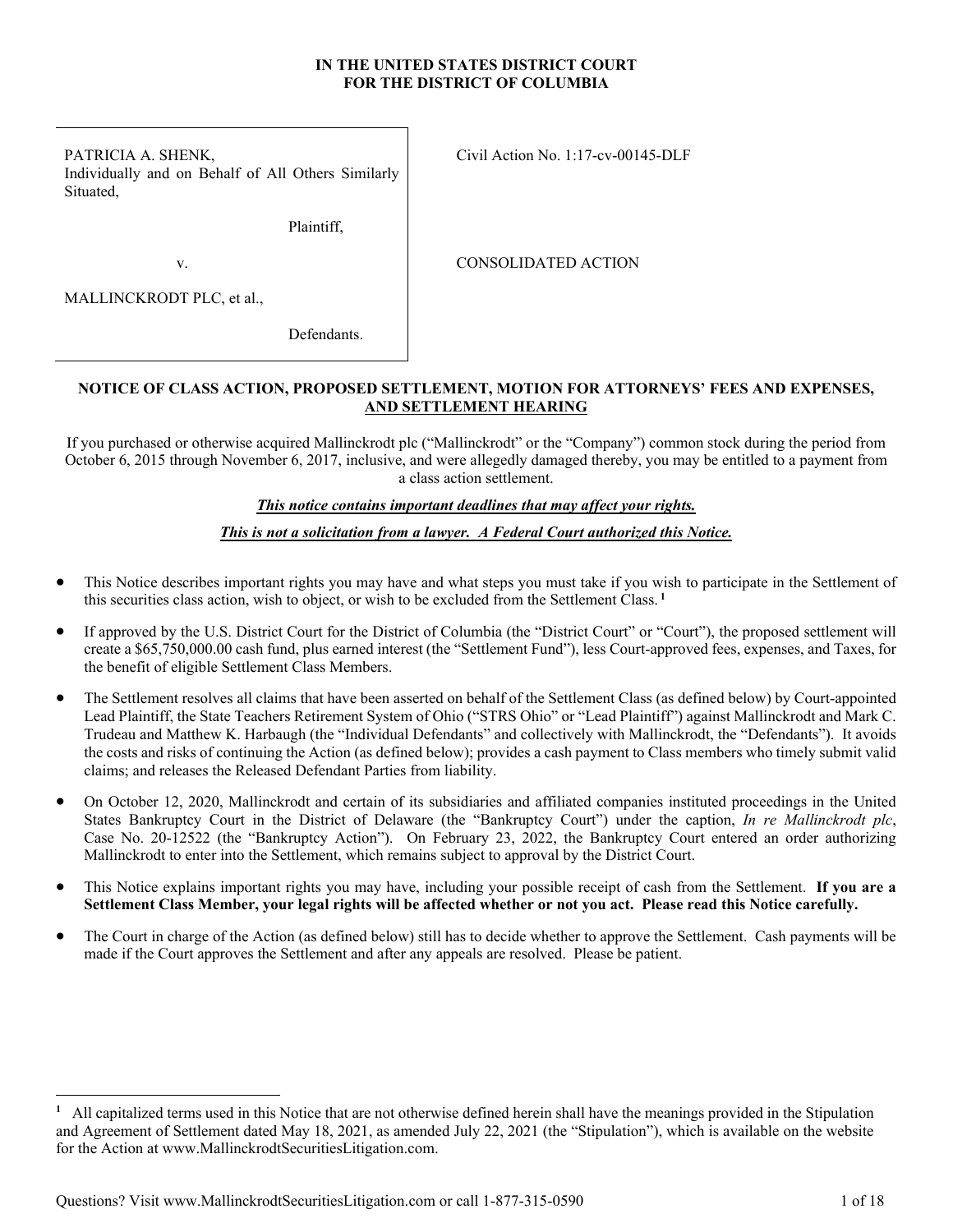### **SUMMARY OF THIS NOTICE**

#### **I. Description of the Action and the Class**

 This Notice relates to a proposed Settlement of claims in the pending above-captioned consolidated securities class action lawsuit (the "Action") brought by investors alleging, among other things, that Defendants violated the federal securities laws by: (1) misrepresenting the portion of Acthar sales attributable to Medicare and Medicaid on an October 6, 2015 investor call; (2) making false statements relating to a Federal Trade Commission investigation in a Form 10-K filed on November 29, 2016; and (3) making a series of false and misleading statements concerning Acthar sales and prospects from January 19, 2017 through August 8, 2017. The proposed Settlement, if approved by the Court, will settle claims of the Settlement Class.

 The "Class" or "Settlement Class" is defined as all persons or entities who purchased or otherwise acquired Mallinckrodt common stock between October 6, 2015 and November 6, 2017, inclusive (the "Class Period"), and were allegedly damaged thereby, excluding (i) defendant Mallinckrodt, (ii) defendants Mark C. Trudeau and Matthew K. Harbaugh, (iii) members of the Immediate Family of each of the Individual Defendants; (iv) all subsidiaries and affiliates of Mallinckrodt and the directors and officers of the Company or its subsidiaries or affiliates; (v) all persons, firms, trusts, corporations, officers, directors, and any other individual or entity in which any Defendant has a controlling interest; (vi) the legal representatives, agents, affiliates, heirs, successors-in interest or assigns of all such excluded parties; and (vii) any persons or entities who properly exclude themselves by filing a valid and timely request for exclusion. "Class Member" means a Person that is a member of the Settlement Class.

#### **II. Statement of the Plaintiff's Recovery**

Lead Plaintiff and Defendants have entered into the proposed Settlement, which, if approved by the Court, will resolve the Action in its entirety. Subject to Court approval, and as described more fully on page 8 below, Lead Plaintiff, on behalf of the proposed Class, has agreed to settle all claims in the Action in exchange for a cash payment of \$65,750,000.00 (the "Settlement Amount"). The claims that will be resolved by the Settlement include all claims that were asserted in the Action, could have been asserted in the Action or in any forum, domestic or foreign, or could be asserted in the future against Released Defendant Parties, that (i) arise out of, or relate in any way to, or are based upon, the allegations, transactions, acts, facts, events, matters, occurrences, representations or omissions involved, set forth, alleged or referred to in the Complaint in the Action or in any of the prior complaints from the cases that were consolidated into the Action, and (ii) relate to the purchase, acquisition, sale, disposition, or holding of Mallinckrodt common stock by members of the Settlement Class during the Class Period. The Settlement Amount will be deposited into an interest-bearing Escrow Account. Based on the Plan of Allocation (defined below) being proposed, the estimated average recovery for Mallinckrodt common stock purchased during the Class Period is \$0.49 per share. **Class Members should note, however, that the foregoing average recovery is only an estimate, and Settlement Class Members may recover more or less than that estimate.** A Class Member's actual recovery will depend on several things, including: (1) the number of claims filed; (2) the amount of the Net Settlement Fund; (3) when, in what quantities and for how much Class Members purchased and/or acquired Mallinckrodt common stock during the Class Period; and (4) whether Class Members sold Mallinckrodt common stock and, if so, when and for how much. The Net Settlement Fund (the Settlement Fund less taxes, notice and administration costs, attorneys' fees and other litigation expenses that may be awarded to Lead Counsel) will be distributed in accordance with a plan of allocation (the "Plan of Allocation") that will be approved by the Court and will determine how the Net Settlement Fund shall be allocated to the members of the Class. The proposed Plan of Allocation is included in this Notice (see pages 13 - 16 below).

### **III. Statement of Potential Outcome of the Case**

The Parties do not agree on whether Lead Plaintiff would have prevailed on its claims against the Defendants. Nor do they agree on the average amount of damages per share that might be recoverable if Lead Plaintiff were to prevail on the claims of the Class. The issues on which the Parties disagree include: (i) whether any of the Defendants made any statements or omitted any facts that were materially false or misleading, or otherwise actionable under the federal securities laws during the Class Period; (ii) whether any such statements were made with the requisite level of intent or recklessness; (iii) whether the claims against the Defendants are subject to various defenses that would preclude any liability that might otherwise exist; (iv) the amounts, if any, by which the price of Mallinckrodt common stock was artificially inflated as a result of the alleged misstatements and omissions by the Defendants; (v) the amount, if any, by which the price of Mallinckrodt common stock declined as a result of any alleged corrective disclosure or the materialization of any alleged concealed risk; (vi) the amount, if any, of any alleged damages suffered by purchasers of Mallinckrodt common stock during the Class Period; and (vii) the extent to which factors unrelated to the alleged fraud, such as general market, economic, and industry conditions, influenced the trading prices of Mallinckrodt common stock during the Class Period.

Defendants have denied and continue to deny any and all allegations of wrongdoing or fault asserted in the Action, deny that they have committed any act or omission giving rise to any liability or violation of law, and deny that Lead Plaintiff and the Settlement Class have suffered any loss attributable to Defendants' actions or omissions.

### **IV. Statement of Attorneys' Fees and Litigation Expenses Sought**

Lead Counsel (as defined on page 3 below) will apply to the Court for an award of attorneys' fees from the Settlement Fund in an amount not to exceed 20% of the Settlement Fund, plus interest from the date of funding at the same rate as earned by the Settlement Fund. In addition, Lead Counsel also will apply for the reimbursement of litigation expenses paid or incurred in connection with the prosecution and resolution of the Action, in an amount not to exceed \$500,000, plus interest from the date of funding at the same rate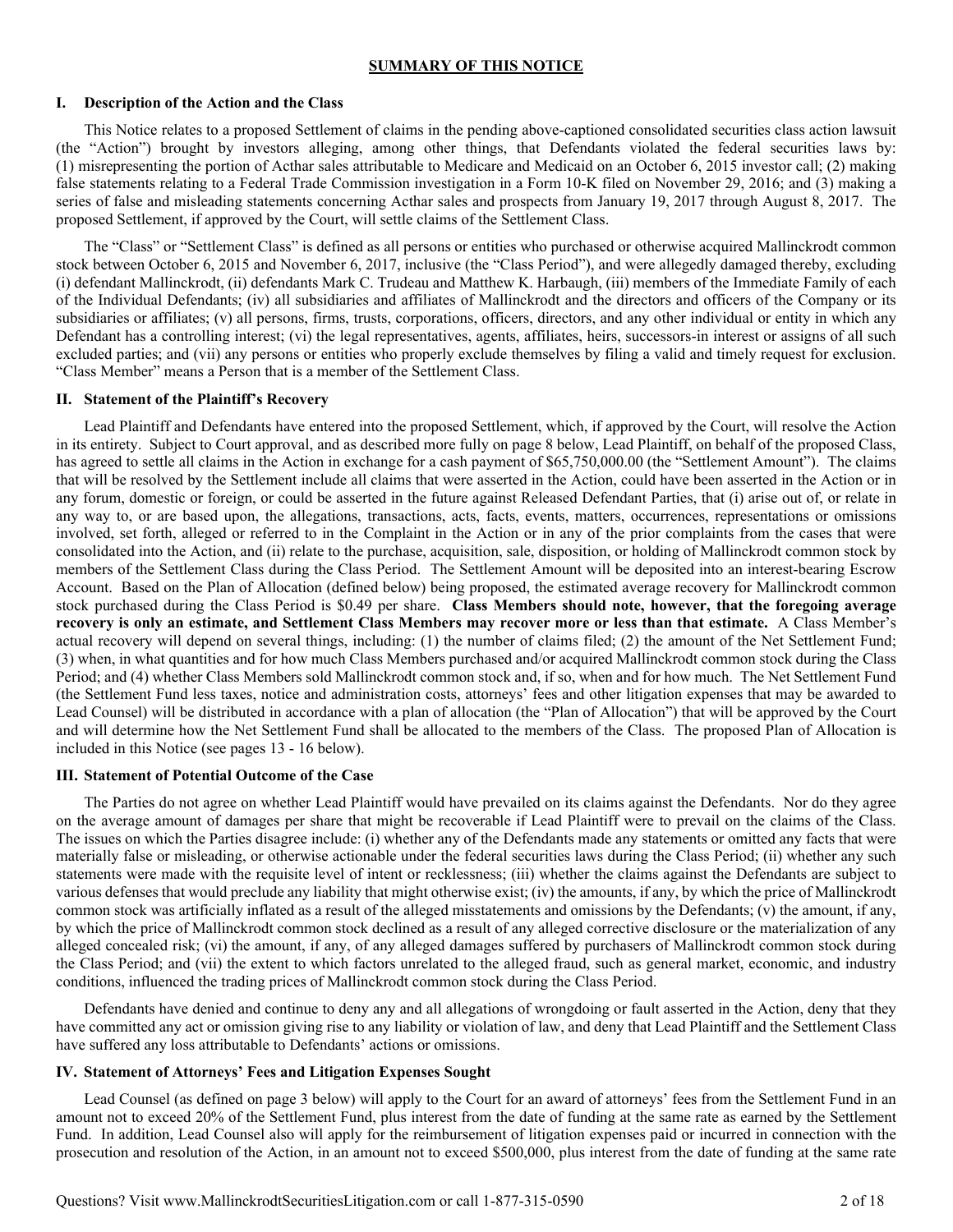as earned by the Settlement Fund, which includes reimbursement to the Lead Plaintiff and another proposed Class representative for their reasonable costs and expenses directly relating to their representation of the Class, pursuant to the Private Securities Litigation Reform Act of 1995 (the "PSLRA"). If the Court approves the attorneys' fees and expense application in full, the average amount of fees and expenses will be approximately \$0.10 per share of common stock purchased during the Class Period.

## **V. Identification of Attorneys' Representatives**

Lead Plaintiff and the Class are being represented by the Court-appointed Lead Counsel: Jeffrey W. Golan, Mark R. Rosen and Jeffrey B. Gittleman of Barrack Rodos & Bacine, 3300 Two Commerce Square, 2001 Market Street, Philadelphia, PA 19103, Tel: (215) 963-0600, www.barrack.com.

## **VI. Reasons for the Settlement**

Lead Plaintiff has agreed to settle the claims alleged in the Action pursuant to the terms of the Stipulation, after considering (a) the substantial financial benefit that Lead Plaintiff and the other members of the Class will receive under the proposed Settlement; (b) the significant risks of continued litigation and trial, especially in light of Mallinckrodt's bankruptcy; and (c) the desirability of permitting the Settlement to be consummated as provided by the terms of this Stipulation. For the Defendants, who deny all allegations of wrongdoing or liability whatsoever and deny that any Class Member was damaged, the sole reason for the Settlement is to eliminate the uncertainty, burden, and expense of further protracted litigation.

# **[END OF COVER PAGE]**

| YOUR LEGAL RIGHTS AND OPTIONS IN THE SETTLEMENT:                                                                                                                  |                                                                                                                                                                                                                                                                                                                                                                                                                                                                                                                                                                           |  |  |
|-------------------------------------------------------------------------------------------------------------------------------------------------------------------|---------------------------------------------------------------------------------------------------------------------------------------------------------------------------------------------------------------------------------------------------------------------------------------------------------------------------------------------------------------------------------------------------------------------------------------------------------------------------------------------------------------------------------------------------------------------------|--|--|
| <b>ACTIONS YOU MAY PURSUE</b>                                                                                                                                     | <b>EFFECT OF TAKING THIS ACTION</b>                                                                                                                                                                                                                                                                                                                                                                                                                                                                                                                                       |  |  |
| <b>SUBMIT A PROOF OF CLAIM AND RELEASE FORM</b><br>POSTMARKED NO LATER THAN OCTOBER 27,<br>2022.                                                                  | This is the only way to get a payment from the Settlement.                                                                                                                                                                                                                                                                                                                                                                                                                                                                                                                |  |  |
| <b>EXCLUDE YOURSELF FROM THE CLASS BY</b><br><b>SUBMITTING A WRITTEN REQUEST FOR</b><br><b>EXCLUSION POSTMARKED NO LATER THAN</b><br><b>JUNE 28, 2022.</b>        | Get no payment from the Settlement. This is the only option that<br>allows you to ever be part of any other lawsuit against the<br>Defendants and Released Defendant Parties concerning the claims<br>that were, or could have been, asserted in this case. It is also the<br>only way for Class Members to remove themselves from the Class.<br>If you are considering excluding yourself from the Class, please<br>note that there is a risk that new claims asserted against the<br>Defendants may no longer be timely and could be time-barred.<br>See page 10 below. |  |  |
| <b>OBJECT TO THE SETTLEMENT BY SUBMITTING A</b><br><b>WRITTEN OBJECTION POSTMARKED NO LATER</b><br><b>THAN JUNE 28, 2022.</b>                                     | Write to the Court and explain why you do not like the Settlement,<br>the proposed Plan of Allocation, and/or the request for attorneys'<br>fees and reimbursement of expenses. In order to object, you must<br>remain a member of the Class, may not exclude yourself, and you<br>will be bound by the Court's determinations.                                                                                                                                                                                                                                           |  |  |
| ATTEND THE HEARING ON JULY 28, 2022 AT 10:00<br>A.M., AND FILE A NOTICE OF INTENTION TO<br>APPEAR SO THAT IT IS POSTMARKED NO LATER<br><b>THAN JUNE 28, 2022.</b> | Ask to speak in Court about the fairness of the Settlement, the<br>proposed Plan of Allocation, or the request for attorneys' fees and<br>reimbursement of expenses.                                                                                                                                                                                                                                                                                                                                                                                                      |  |  |
| <b>DO NOTHING</b>                                                                                                                                                 | Get no payment. Remain a Class Member. Give up your rights.<br>Still be bound by the terms of the Settlement.                                                                                                                                                                                                                                                                                                                                                                                                                                                             |  |  |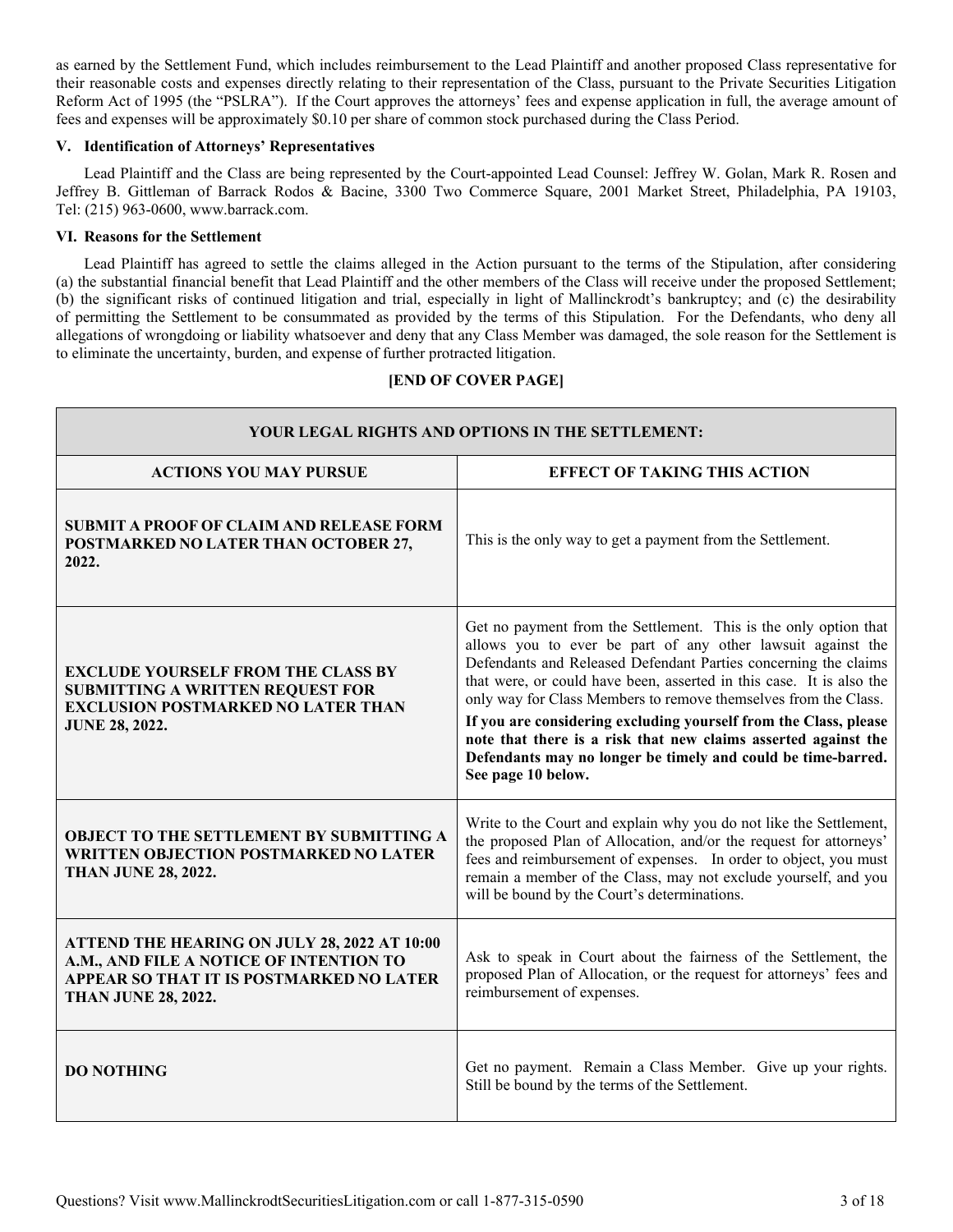# **WHAT THIS NOTICE CONTAINS**

| If I do not exclude myself, can I sue the Defendants and the other Released Defendant Parties | Page 10 |
|-----------------------------------------------------------------------------------------------|---------|
|                                                                                               | Page 10 |
|                                                                                               | Page 10 |
|                                                                                               | Page 10 |
| How do I tell the Court that I do not like something about the proposed Settlement?           | Page 11 |
|                                                                                               | Page 12 |
| When and where will the Court decide whether to approve the proposed Settlement?              | Page 12 |
|                                                                                               | Page 12 |
|                                                                                               | Page 13 |
|                                                                                               | Page 13 |
|                                                                                               | Page 13 |
|                                                                                               | Page 13 |
|                                                                                               | Page 16 |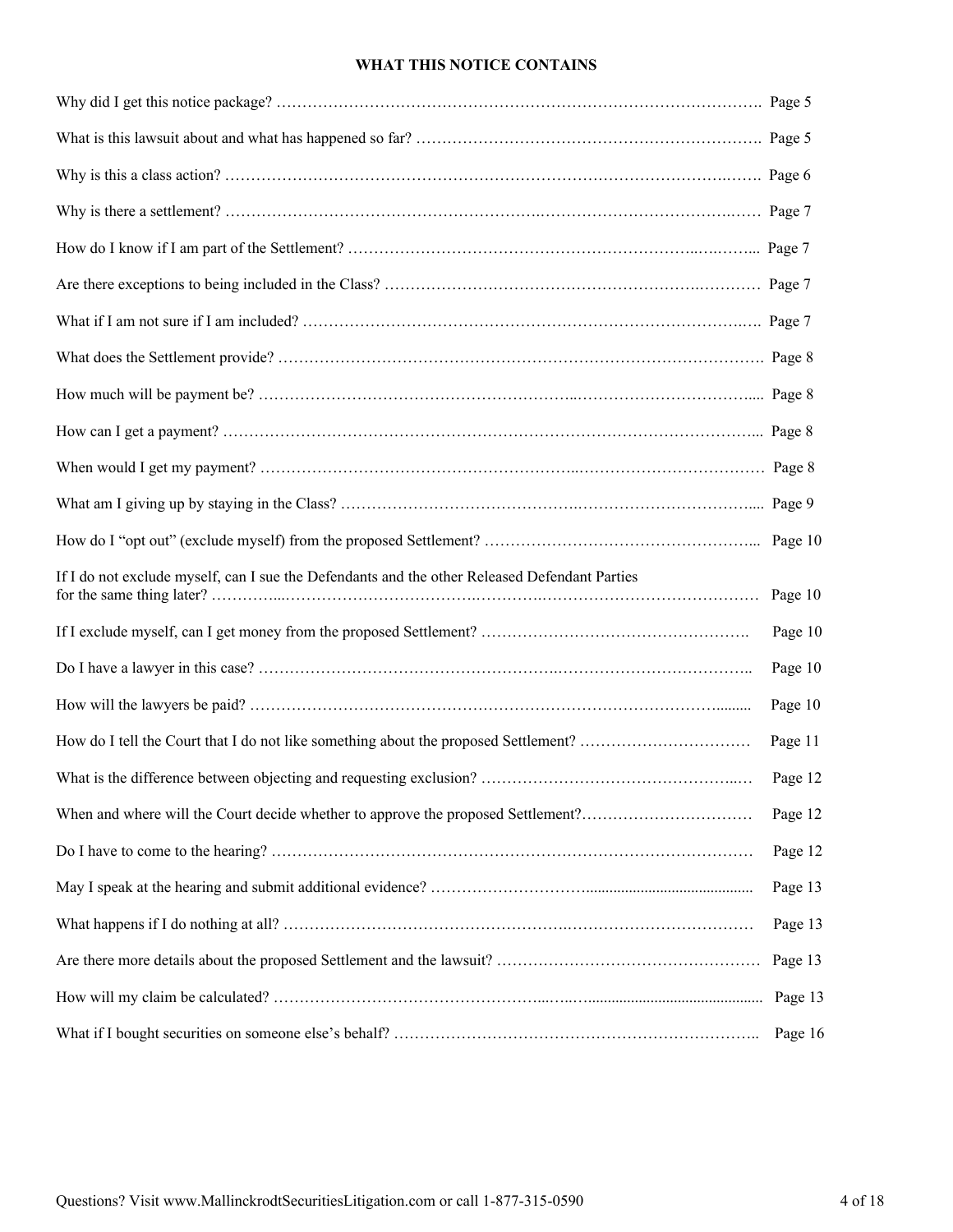### **1. Why did I get this notice package?**

The Court authorized that this Notice be sent to you because you or someone in your family may have purchased or otherwise acquired Mallinckrodt common stock during the Class Period. **Receipt of this Notice does not mean that you are a Member of the Settlement Class or that you will be entitled to receive a payment. The Parties do not have access to your individual investment information. If you wish to be eligible for a payment, you are required to submit the Proof of Claim and Release Form that is being distributed with this Notice.** *See* **Question 10 below.**

The Court directed that this Notice be sent to Class Members because they have a right to know about the proposed Settlement of this Action, and about all of their options, before the Court decides whether to approve the Settlement. If approved, the Settlement will end all claims that were or could have been asserted in the Action. The Court will consider whether to approve the Settlement at a Settlement Hearing on July 28, 2022 at 10:00 a.m. If the Court approves the Settlement, and after any appeals are resolved and the Settlement administration is completed, the claims administrator appointed by the Court will make the payments that the Settlement allows.

The Court in charge of the case is the United States District Court for the District of Columbia, and the case is known as *Shenk, et al. v. Mallinckrodt plc, et al.*, Case No. 17 Civ. 00145-DLF. This case was assigned to United States District Judge Dabney L. Friedrich. The person who is suing is called "Lead Plaintiff" and the company and the persons being sued are called "Defendants."

### **2. What is this lawsuit about and what has happened so far?**

## THE FOLLOWING RECITATION DOES NOT CONSTITUTE FINDINGS OF THE COURT. THE COURT HAS MADE NO FINDINGS WITH RESPECT TO THE FOLLOWING MATTERS AND THESE RECITATIONS SHOULD NOT BE UNDERSTOOD AS AN EXPRESSION OF ANY OPINION OF THE COURT AS TO THE MERITS OF ANY OF THE CLAIMS OR DEFENSES RAISED BY ANY OF THE PARTIES.

Lead Plaintiff's claims in the Action were stated in the Consolidated Class Action Complaint of Lead Plaintiff, State Teachers Retirement System of Ohio, for Violation of the Federal Securities Laws dated May 18, 2018 (the "Complaint"). Lead Plaintiff alleged that the Defendants violated Sections 10(b) and 20(a) of the Securities Exchange Act of 1934 (the "Exchange Act"). The Complaint alleged, among other claims, that Defendants (and Hugh O'Neill, who was subsequently dismissed from the Action) violated the federal securities law by: (1) misrepresenting Acthar's competitive position and business plans in a Joint Proxy dated July 14, 2014 for a merger of Mallinckrodt and Questcor Pharmaceuticals, Inc. ("Questcor") and thereafter; (2) on October 6, 2015, misrepresenting the portion of Acthar sales attributable to Medicare and Medicaid; (3) in a Form 10-K filed on November 29, 2016, making false statements relating to a Federal Trade Commission investigation; and (4) from January 19, 2017 through August 8, 2017, making a series of false and misleading statements concerning Acthar sales and prospects, including financial and Acthar-related guidance to the market.

On July 17, 2018, Defendants moved to dismiss the Complaint. On August 30, 2018, Lead Plaintiff filed its opposition papers and, on October 1, 2018, Defendants filed their reply papers. On November 19, 2018, the Court held oral argument on Defendants' motions to dismiss, and on July 30, 2019, the Court issued a Memorandum Opinion and Order denying Defendants' motions to dismiss in part and granting them in part, which was reported as *Shenk v. Mallinckrodt plc*, No. 17-CV-00145 (DLF), 2019 WL 3491485 (D.D.C. July 30, 2019) (the "Memorandum Opinion and Order").

In the Memorandum Opinion and Order, the Court dismissed all claims based on alleged misstatements concerning Acthar's competitive position and business plans, all claims based on alleged misstatements before October 6, 2015, and one claim based on an alleged misrepresentation made on May 19, 2017, and denied the motions to dismiss for the remainder of the claims. The impact of the Memorandum Opinion and Order was to limit the time period of Lead Plaintiff's claims to a period from October 6, 2015 through November 6, 2017, inclusive.

On September 23, 2019, Defendants filed their respective answers to the Complaint. Defendants denied the claims and asserted a number of affirmative defenses.

Fact discovery in the Action commenced in September 2019. As part of this fact discovery, the Parties produced and exchanged over 250,000 pages of documents prior to the mediation process, described below.

On July 29, 2020, Lead Plaintiff moved to certify a class of investors consisting of all persons or entities, other than Defendants and their affiliates, who purchased or otherwise acquired Mallinckrodt common stock during the Class Period. Lead Plaintiff sought to have STRS Ohio and the Teamsters Local 677 Health Service and Insurance Plan ("Local 677"), which had also purchased Mallinckrodt common stock during the Class Period, certified as representatives of the Class. In support of the motion for class certification, Plaintiff submitted a 34-page memorandum of law, and a Declaration of Counsel that provided factual support and exhibits, including a 48-page Expert Report of Michael L. Hartzmark, Ph. D. that itself had nearly 300 pages of exhibits.

Following discussions in July and August 2020, Lead Plaintiff and Defendants agreed to pursue mediation (the "Mediation") to try to reach a global resolution of the Action before the Honorable Layn Phillips (Ret.), a former federal district court judge in the United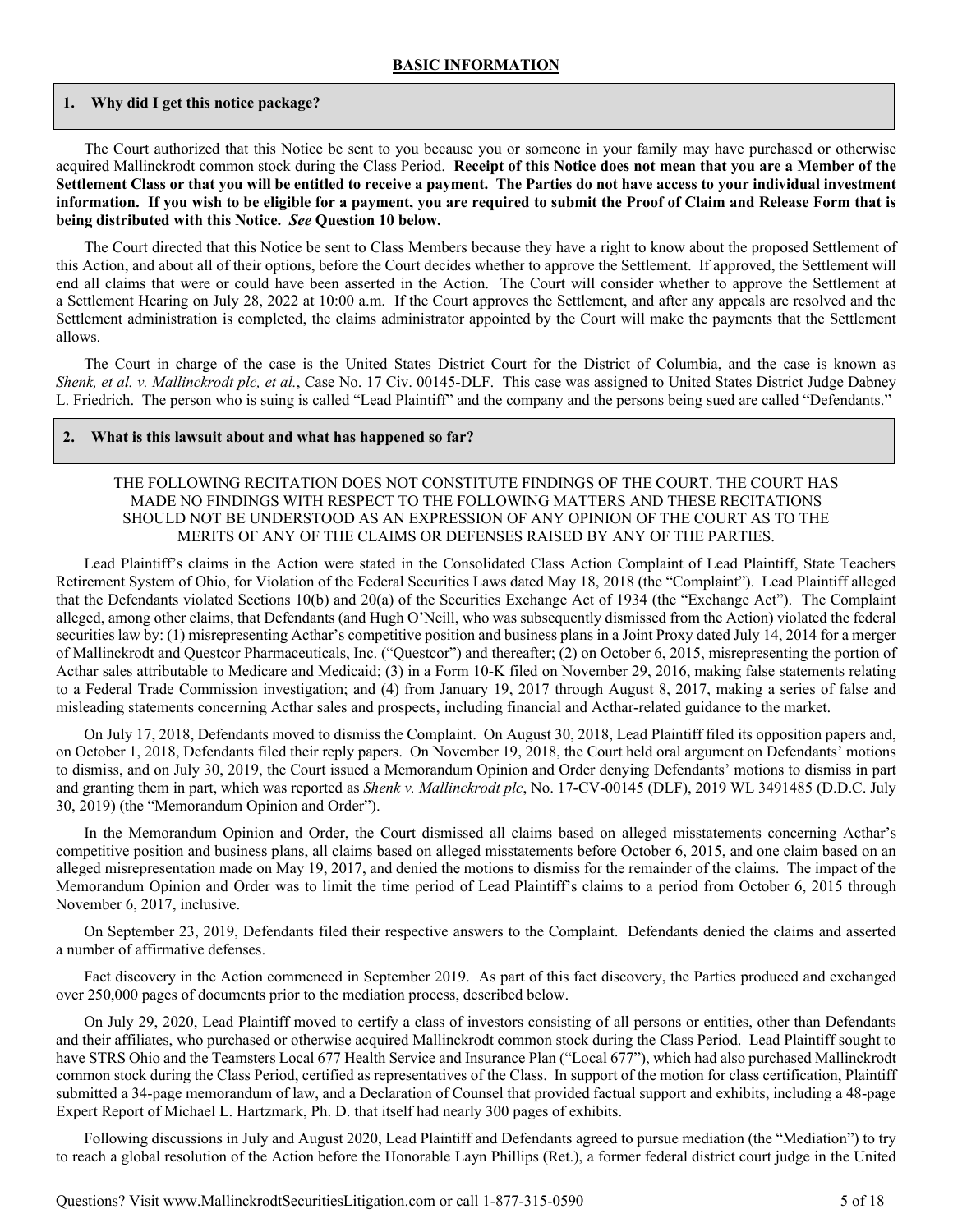States District Court for the Western District of Oklahoma (the "Mediator"). On September 1, 2020, the Court entered a stay of the Action pending the conclusion of the Mediation based on a joint motion of the Parties. Counsel for Lead Plaintiff and Defendants began to establish a framework for the Mediation.

On October 12, 2020, Mallinckrodt filed a Notice of Suggestion of Pendency of Bankruptcy and Automatic Stay of Proceedings in the Action (the "Notice of Bankruptcy") stating that it and its affiliated debtors had commenced bankruptcy cases on the same date under chapter 11 of title 11 of the United States Code, 11 U.S.C. §§ 101-1532 *et seq.* (the "Bankruptcy Code") in the United States Bankruptcy Court in the District of Delaware (the "Bankruptcy Court"), jointly administered for procedural purposes only under the caption, *In re Mallinckrodt plc*, Case No. 20-12522 (the "Bankruptcy Action"). Through the Notice of Bankruptcy, Mallinckrodt informed the Court that the Action was automatically stayed with regard to Mallinckrodt pursuant to section 362(a) of the Bankruptcy Code. The Court then entered a minute order on October 13, 2020, staying the entire Action.

On November 15, 2020, the Parties filed a stipulation in the Bankruptcy Action requesting that the Bankruptcy Court modify the automatic stay and the additional requested stay regarding the Individual Defendants solely to allow the Parties to participate in the Mediation. On November 16, 2020, the Bankruptcy Court entered an Order approving that stipulation.

In advance of the Mediation, the Parties agreed to exchange additional documents, and prepared and exchanged written submissions to the Mediator in an effort to inform the Mediator of the relative positions of the Parties. The Parties conducted two rounds of simultaneous submissions as part of the Mediation, submitting and exchanging opening statements on November 11, 2020 (which collectively appended over 150 exhibits) and responding submissions on November 25, 2020 (which collectively appended an additional 31 exhibits).

The Mediation was conducted remotely by Zoom over two separate sessions. The Parties and relevant Directors' and Officers' insurers ("D&O Insurers") that had issued policies pertaining to the claims asserted in the Action, with counsel, attended both sessions in full. Counsel for Local 677 also participated during certain parts of the Mediation. The first Mediation session was held on December 7, 2020 from 9:00 a.m. to 7:00 p.m. eastern time; the session did not end in an agreement to settle the Action. The second Mediation session was scheduled for January 12, 2021. Between these two dates, the Parties and D&O Insurers engaged in numerous additional discussions with the Mediator in an attempt to narrow the gap between them in advance of the second Mediation session.

On January 12, 2021, during the second Mediation session, which lasted from 9:00 a.m. to 5:30 p.m. eastern time, the Mediator continued to engage with the Parties and D&O Insurers. At the end of the day, the Parties conditionally agreed to settle this Action for a cash payment of \$65,750,000.00 for the benefit of the Class contingent on approval by the board of directors of Mallinckrodt and Lead Plaintiff's retirement board (which approvals have now been obtained).

On January 13, 2021, counsel for Defendants and counsel for Lead Plaintiff, on behalf of their respective clients, entered into a term sheet (the "Term Sheet") setting forth, among other things, the agreement to settle and release all claims that were or could have been asserted in the Action against the Defendants in return for a cash payment of \$65,750,000.00 by Mallinckrodt's D&O Insurers for the benefit of the Class, subject to certain terms and conditions, including the execution of a stipulation and agreement of settlement and related papers, and appropriate approvals of the Bankruptcy Court and the District Court.

In Judge Phillips' opinion, "the proposed Settlement is the result of vigorous arm's-length negotiation by all involved Parties. I believe, based on my extensive discussions with the Parties and the information made available to me both before and during the Mediation, that the Settlement was negotiated in good faith and that the Settlement is fair and reasonable."

The Parties entered into the Stipulation on May 18, 2021. On February 23, 2022, the Bankruptcy Court authorized Mallinckrodt to enter into the Settlement and proceed to seek approval of the Settlement by the District Court. On April 7, 2022, the District Court preliminarily approved the Settlement, authorized this Notice to be sent to potential Class Members, and scheduled the Settlement Hearing to consider, among other things, whether to grant final approval to the Settlement.

 The Defendants have denied and continue to deny any wrongdoing or that they have committed any act or omission giving rise to any liability or violation of law, including the U.S. securities laws. The Defendants have denied and continue to deny each and every one of the claims and contentions alleged in this Action, including all claims in the Complaint. The Defendants have also denied and continue to deny any liability whatsoever and that Lead Plaintiff or Class Members have suffered damage or were otherwise harmed by the conduct alleged in the Action, and the Defendants maintain that they have meritorious defenses to all claims that were raised or could have been raised in the Action. Defendants are entering into this Stipulation solely to eliminate the uncertainty, burden, and expense of further protracted litigation.

### **3. Why is this a class action?**

In a class action, one or more people called a plaintiff sue on behalf of people or entities who have similar claims. A class action allows one court to resolve in a single case many similar claims thus providing the class members with both consistency and efficiency. One court resolves the issues for all class members, except for those who exclude themselves, or "opt out," from the Class (see page 10 below).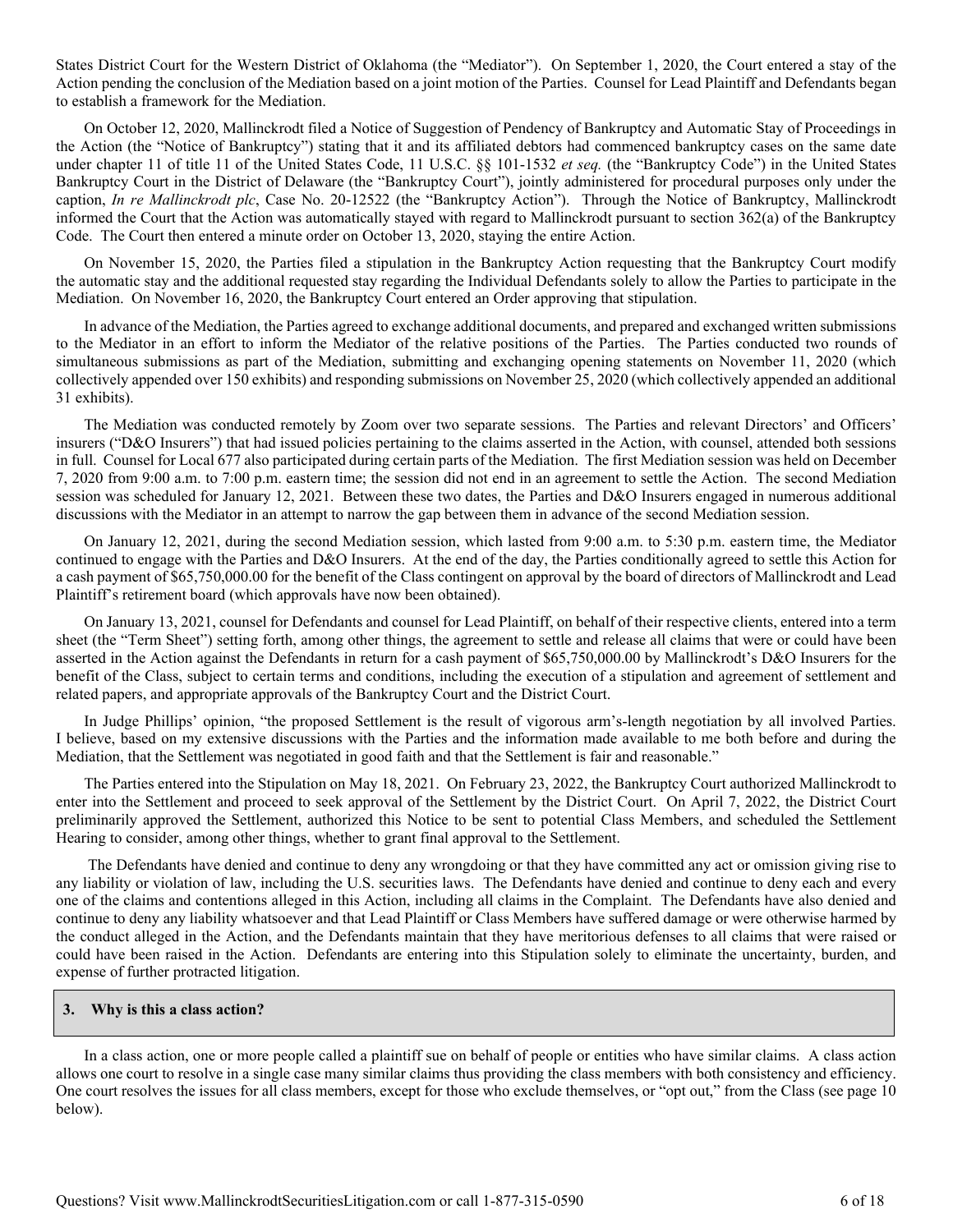### **4. Why is there a settlement?**

The Court has not decided the Action in favor of Lead Plaintiff or the Defendants, although it did dismiss certain claims in its July 30, 2019 ruling, on Defendants' motions to dismiss. The Settlement will end all the claims against the Defendants in the Action and avoid the uncertainties and costs of further litigation and any future trial. Assuming the Settlement is approved, affected Class Members will be eligible to receive compensation once the claims made against the Net Settlement Fund are validated, calculated and presented to the Court for payment, rather than after the time it would take to (a) allow the case to move forward after the conclusion of Mallinckrodt's bankruptcy proceedings, (b) thereafter have the Parties complete discovery, including document, fact witness and expert witness discovery related to Lead Plaintiff's motion for class certification as well as on the merits of the Action, (c) resolve Lead Plaintiff's motion for class certification, (d) resolve future motions for summary judgment and other pre-trial matters, and (e) have a trial and exhaust all appeals.

The Settlement was reached after more than three years of intense litigation. As described above, Lead Plaintiff, through Lead Counsel, conducted an extensive investigation of the claims and underlying events and transactions relating to the Action. Lead Plaintiff and Lead Counsel, assisted by counsel for Local 677, participated in hard-fought arm's-length negotiations and mediations before an experienced mediator prior to entering into the Settlement. Defendants have denied and continue to deny each and every one of the claims alleged by Lead Plaintiff in the Action, including all claims in the Complaint, and specifically deny any wrongdoing that they have committed any act or omission giving rise to any liability or violation of law. Defendants deny the allegations that they knowingly, or otherwise, made any material misstatements or omissions; that any Member of the Settlement Class has suffered damages; that the prices of Mallinckrodt's common stock were artificially inflated by reason of the alleged misrepresentations, omissions, or otherwise; or that Members of the Settlement Class were harmed by the conduct alleged. Nonetheless, Defendants have concluded that continuation of the Action would be protracted and expensive, and have taken into account the uncertainty and risks inherent in any litigation, especially a complex case like this Action.

## **WHO IS IN THE SETTLEMENT**

### **5. How do I know if I am part of the Settlement?**

The Court has issued an Order, for the purposes of the Settlement only, that everyone who fits the following description, and is not excluded by definition from the Class (see Question 6 below), is a member of the Class, or a Class Member, unless they take steps to exclude themselves:

## **All Persons or entities who purchased or otherwise acquired Mallinckrodt common stock between October 6, 2015 and November 6, 2017, inclusive and were allegedly damaged thereby.**

Receipt of this Notice does not mean that you are a Class Member. Please check your records or contact your broker to see if you purchased or otherwise acquired Mallinckrodt common stock during the Class Period as described above.

If one of your mutual funds purchased Mallinckrodt common stock during the Class Period, that does not make you a Settlement Class Member, although your mutual fund may be. You are a Class Member only if you (or your broker on your behalf) directly purchased or otherwise acquired Mallinckrodt common stock during the Class Period as described above, or if you are a legal representative, heir, successor or assign of someone who did so.

### **6. Are there exceptions to being included in the Class?**

There are some people who are excluded from the Class by definition. Excluded from the Class are: (i) defendant Mallinckrodt, (ii) Individual Defendants Mark C. Trudeau and Matthew K. Harbaugh, (iii) members of the Immediate Family of each of the Individual Defendants; (iv) all subsidiaries and affiliates of Mallinckrodt and the directors and officers of the Company or its subsidiaries or affiliates; (v) all persons, firms, trusts, corporations, officers, directors, and any other individual or entity in which any Defendant has a controlling interest; (vi) the legal representatives, agents, affiliates, heirs, successors-in interest or assigns of all such excluded parties; and (vii) any persons or entities who properly exclude themselves by filing a valid and timely request for exclusion in accordance with the requirements set forth in this Notice **(see page 10 below).**

## **7. What if I am not sure if I am included?**

If you are not sure whether you are included, you can ask for free help by writing to or calling the Claims Administrator: Mallinckrodt PLC Securities Litigation, Claims Administrator, c/o A.B. Data, Ltd., P.O. Box 170707, Milwaukee, WI 53217, within the U.S. and Canada: 414-921-0496, or outside the U.S. and Canada: 877-315-0590, www.MallinckrodtSecuritiesLitigation.com. Or you can fill out and return the Proof of Claim and Release form ("Proof of Claim and Release Form") described on page 8, in Question 10, to see if you qualify.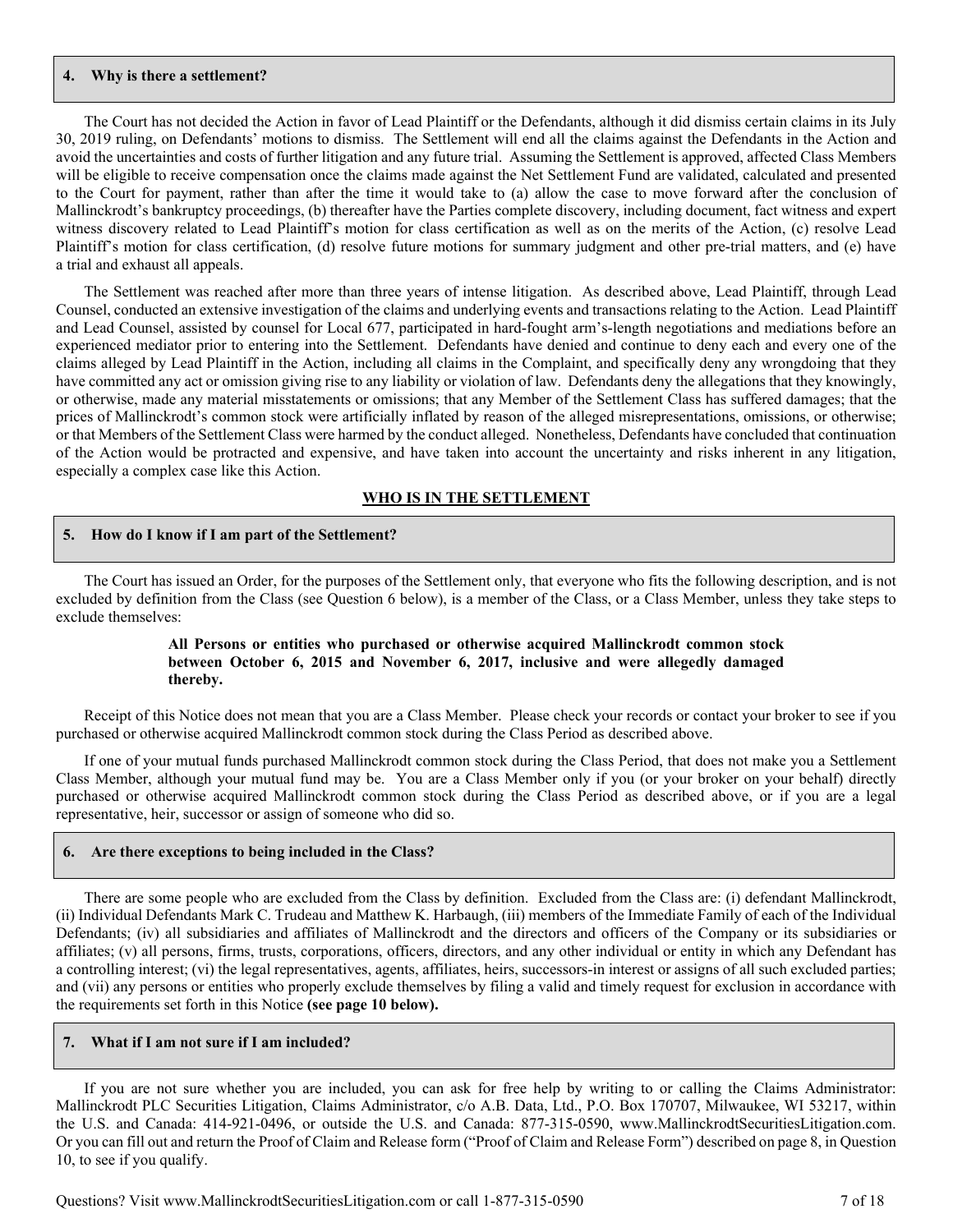## **8. What does the Settlement provide?**

In exchange for the Settlement and the release of the Released Plaintiff's Claims against the Released Defendant Parties, Defendants by the D&O Insurers have agreed to pay or cause to be paid \$65,750,000.00 in cash solely from the proceeds of the D&O Policies, which will be deposited in an interest-bearing escrow account for the benefit of the Class (the "Settlement Fund"). The Settlement Fund will be divided, after deduction of Court-awarded attorneys' fees and expenses, settlement administration costs and any applicable taxes, among all Class Members who timely submit valid Proof of Claim and Release Forms that are accepted for payment by the Court ("Authorized Claimants").

## **9. How much will my payment be?**

The Plan of Allocation, discussed on pages 13-16 below, explains how the Net Settlement Fund will be allocated among purchasers of Mallinckrodt common stock, and how claimants' "Recognized Losses" will be calculated. Your share of the Net Settlement Fund will depend on several things, including: (i) the quantity of Mallinckrodt common stock you bought; (ii) how much you paid for such common stock; (iii) when you bought such common stock; (iv) whether or when you sold such common stock (and, if so, for how much you sold such common stock); and (v) the amount of Recognized Losses of other Authorized Claimants.

It is unlikely that you will get a payment for your entire Recognized Loss, given the number of potential Class Members. After all Class Members have sent in their Proof of Claim and Release Forms, the payment any Authorized Claimant will get will be their *pro rata* share of the Net Settlement Fund based on the Plan of Allocation approved by the Court. In general, an Authorized Claimant's share will be his, her, or its Recognized Loss divided by the total of all Authorized Claimants' Recognized Losses and then multiplied by the total amount in the Net Settlement Fund. *See* the Plan of Allocation beginning on page 13 for more information.

Once all the Proof of Claim and Release Forms are processed and claims are calculated, Lead Counsel, without further notice to the Class, will apply to the Court for an order authorizing distribution of the Net Settlement Fund to the Authorized Claimants. Lead Counsel will also ask the Court to approve payment of the Claims Administrator's fees and expenses incurred in connection with administering the Settlement that have not already been reimbursed.

# **HOW YOU GET A PAYMENT—SUBMITTING A PROOF OF CLAIM AND RELEASE FORM**

# **10. How can I get a payment?**

To qualify for a payment, you must timely send in a valid Proof of Claim and Release Form with supporting documents (DO NOT SEND ORIGINALS of your supporting documents). A Proof of Claim and Release Form is enclosed with this Notice. You may also get copies of the Proof of Claim and Release Form on the Internet at the websites for the Claims Administrator: www.MallinckrodtSecuritiesLitigation.com, or Lead Counsel: www.barrack.com. Please read the instructions carefully, fill out the Proof of Claim and Release Form, include all the documents the form asks for, sign it, and mail it to the Claims Administrator by First-Class Mail, **postmarked on or before October 27**, **2022.** *The Claims Administrator needs all of the information requested in the Proof of Claim and Release Form in order to determine if you are eligible to receive a distribution from the Net Settlement Fund*.

Any Settlement Class Member who fails to submit a Proof of Claim and Release Form by the date identified above shall be barred from receiving any distribution from the Net Settlement Fund or payment pursuant to this Stipulation unless, by order of the Court or the discretion of Lead Counsel for good cause shown, late-filed Proof of Claim and Release Forms are accepted, but shall in all other respects be bound by all the terms of this Stipulation and the Settlement, including the terms of the Judgment and all releases provided for herein and therein, and will be permanently barred and enjoined from bringing any action, claim or other proceeding of any kind against any Released Defendant Parties concerning the Released Plaintiff's Claims. All Proof of Claim and Release Forms received before the motion for the Distribution Order shall be deemed to be submitted when mailed, if received with a legible postmark on the envelope and if mailed by first-class or overnight U.S. Mail and addressed in accordance with the instructions thereon. In all other cases, the Proof of Claim and Release Form shall be deemed to have been submitted when actually received by the Claims Administrator.

# **11. When would I get my payment?**

The Court will hold a hearing on July 28, 2022 at 10:00 a.m., to decide whether to, among other things, approve the Settlement and the proposed Plan of Allocation. All Proof of Claim and Release Forms must be submitted to the Claims Administrator, **postmarked on or before October 27**, **2022**. If the Court approves the Settlement, there may still be appeals which would delay payment, perhaps for more than a year. It also takes time for all the Proof of Claim and Release Forms to be processed. Please be patient.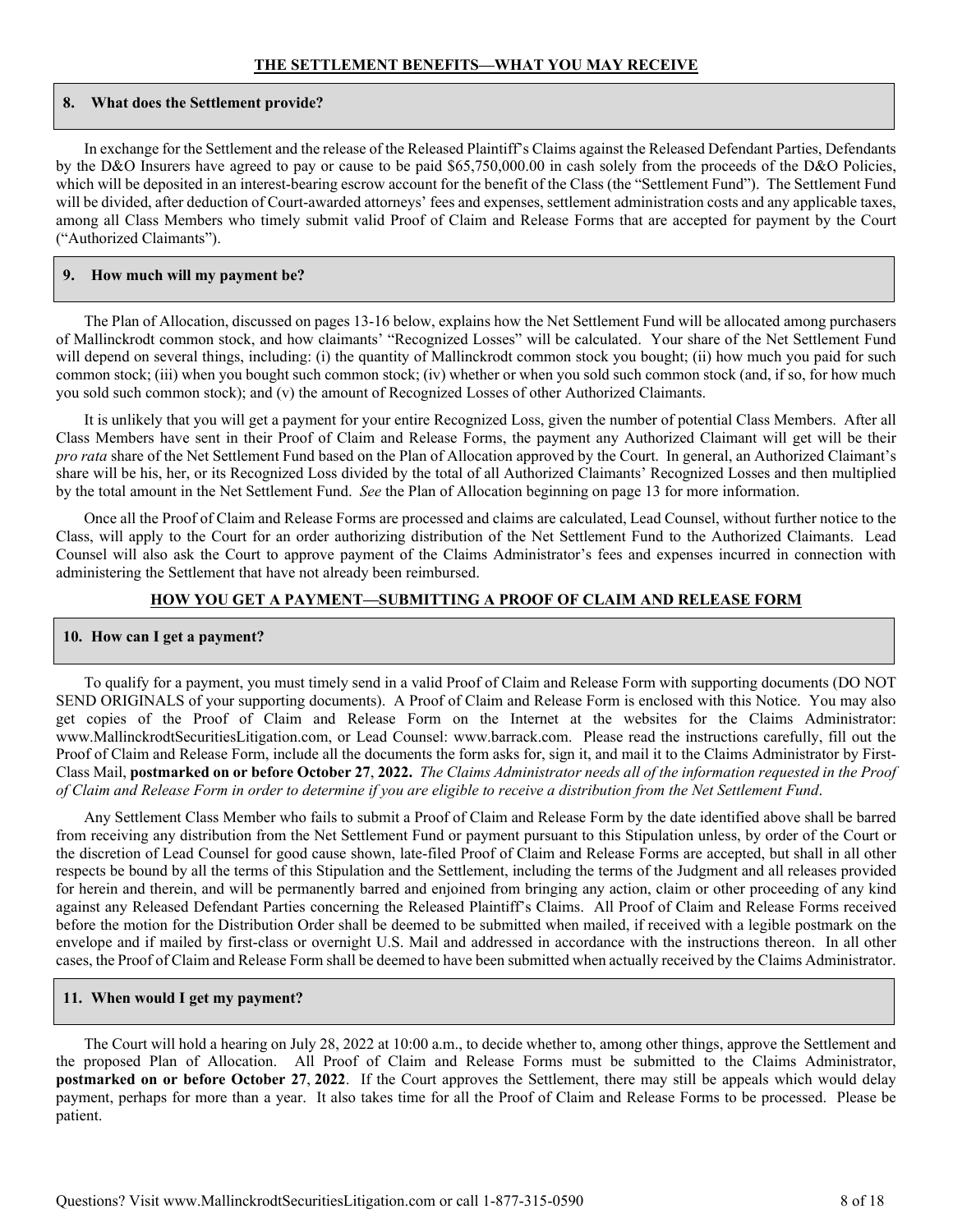# **12. What am I giving up by staying in the Class?**

If you are a Class Member and do not timely and validly exclude yourself from the Class, you will stay in the Class, which means that as of the date that the Settlement becomes effective under the terms of the Stipulation (the "Effective Date"), you will forever give up and release all "Released Claims" (as defined below) against the "Released Parties" (as defined below). You will not in the future be able to bring a case asserting any Released Claim against the Released Parties. All of the Court's orders about the Settlement, whether favorable or unfavorable, will apply to you and legally bind you.

(a) "Released Claims" means all Released Plaintiff's Claims and all Released Defendants' Claims.

(b) "Released Defendants' Claims" means any and all claims, rights and causes of action, duties, obligations, demands, actions, debts, sums of money, suits, contracts, agreements, promises, damages and liabilities, whether known or unknown (i.e. Unknown Claims), contingent or non-contingent, or suspected or unsuspected, including any claims arising under federal or state statutory or common law or any other law, rule or regulation, whether foreign or domestic, that arise out of or relate in any way to the institution, prosecution, or settlement of the claims against the Defendants in the Action, that have been asserted, could have been asserted, or could be asserted in the future against Released Plaintiff Parties except for claims relating to the enforcement of the Settlement.

(c) "Released Defendant Parties" means each and all of the following: defendant Mallinckrodt, the Individual Defendants, and any and all of their related parties in any forum, including, without limitation, any and all of their current or former parents, subsidiaries, predecessors, successors, divisions, investment funds, joint ventures and general or limited partnerships, and each of their respective current or former officers, directors, trustees, partners, members, contractors, auditors, principals, agents, managing agents, employees, attorneys, accountants, investment bankers, underwriters, insurers and reinsurers, as well as each of the Individual Defendants' Immediate Family members, heirs, executors, personal or legal representatives, estates, beneficiaries, predecessors, successors and assigns.

(d) "Released Parties" means the Released Defendant Parties and the Released Plaintiff Parties collectively.

(e) "Released Plaintiff's Claims" means any and all claims, rights and causes of action, duties, obligations, demands, actions, debts, losses, sums of money, suits, contracts, agreements, promises, damages and liabilities of any nature whatsoever, whether known or unknown (i.e. Unknown Claims), contingent or non-contingent, derivative or direct, or suspected or unsuspected, whether arising under federal or state statutory or common law or any other law, rule or regulation, whether foreign or domestic, that (a) were asserted in the Action, (b) could have been asserted in the Action or in any forum, domestic or foreign, or (c) could be asserted in the future against Released Defendant Parties, that (i) arise out of, or relate in any way to, or are based upon, the allegations, transactions, acts, facts, events, matters, occurrences, representations or omissions involved, set forth, alleged or referred to in the Complaint in the Action or in any of the prior complaints from the cases that were consolidated into the Action, and (ii) relate to the purchase, acquisition, sale, disposition, or holding of Mallinckrodt common stock by members of the Settlement Class during the Class Period. For avoidance of doubt, Released Plaintiff's Claims do not include, release, bar or waive any of the Excluded Claims. Released Plaintiff's Claims do not include, release, bar or waive claims of any Person who submits a valid and timely Exclusion Request.

(f) "Released Plaintiff Parties" means Lead Plaintiff, Local 677 and its counsel, Lead Counsel, and each of their respective successors, assigns, representatives, officers, directors, attorneys and agents.

(g) The Released Claims include "Unknown Claims," which are defined as any Released Claims that Lead Plaintiff or any other Class Member, each of the Defendants or any of the other Released Parties, does not know or suspect to exist in his, her or its favor at the time of the release of each or any of the other Released Parties, which, if known by him, her or it, might have affected his, her or its decisions(s) with respect to the Settlement. With respect to any and all Released Claims, the Parties stipulate and agree that, upon the Effective Date of the Settlement, Lead Plaintiff and each of the Defendants shall expressly waive, and each of the other Class Members and each of the other Released Parties shall be deemed to have waived, and by operation of the Judgment shall have expressly waived, any and all provisions, rights and benefits conferred by California Civil Code § 1542 or any law of any state or territory of the United States, or principle of common law or foreign law, which is similar, comparable, or equivalent to California Civil Code § 1542, which provides:

A general release does not extend to claims that the creditor or releasing party does not know or suspect to exist in his or her favor at the time of executing the release and that, if known by him or her, would have materially affected his or her settlement with the debtor or released party.

Lead Plaintiff, other Class Members, or Defendants may hereafter discover facts, legal theories, or authorities in addition to or different from those which any of them now knows or believes to be true with respect to the subject matter of the Released Plaintiff's Claims and the Released Defendants' Claims, but Lead Plaintiff and Defendants shall expressly, fully, finally, and forever settle and release, and each Class Member shall be deemed to have settled and released, and upon the Effective Date and by operation of the Judgment shall have settled and released, fully, finally, and forever, any and all Released Plaintiff's Claims and Released Defendants' Claims as applicable, without regard to the subsequent discovery or existence of such different or additional facts, legal theories, or authorities. Lead Plaintiff and Defendants acknowledge, and other Class Members by operation of law shall be deemed to have acknowledged, that the inclusion of "Unknown Claims" in the definition of Released Plaintiff's Claims and Released Defendants' Claims was separately bargained for and was a material element of the Settlement.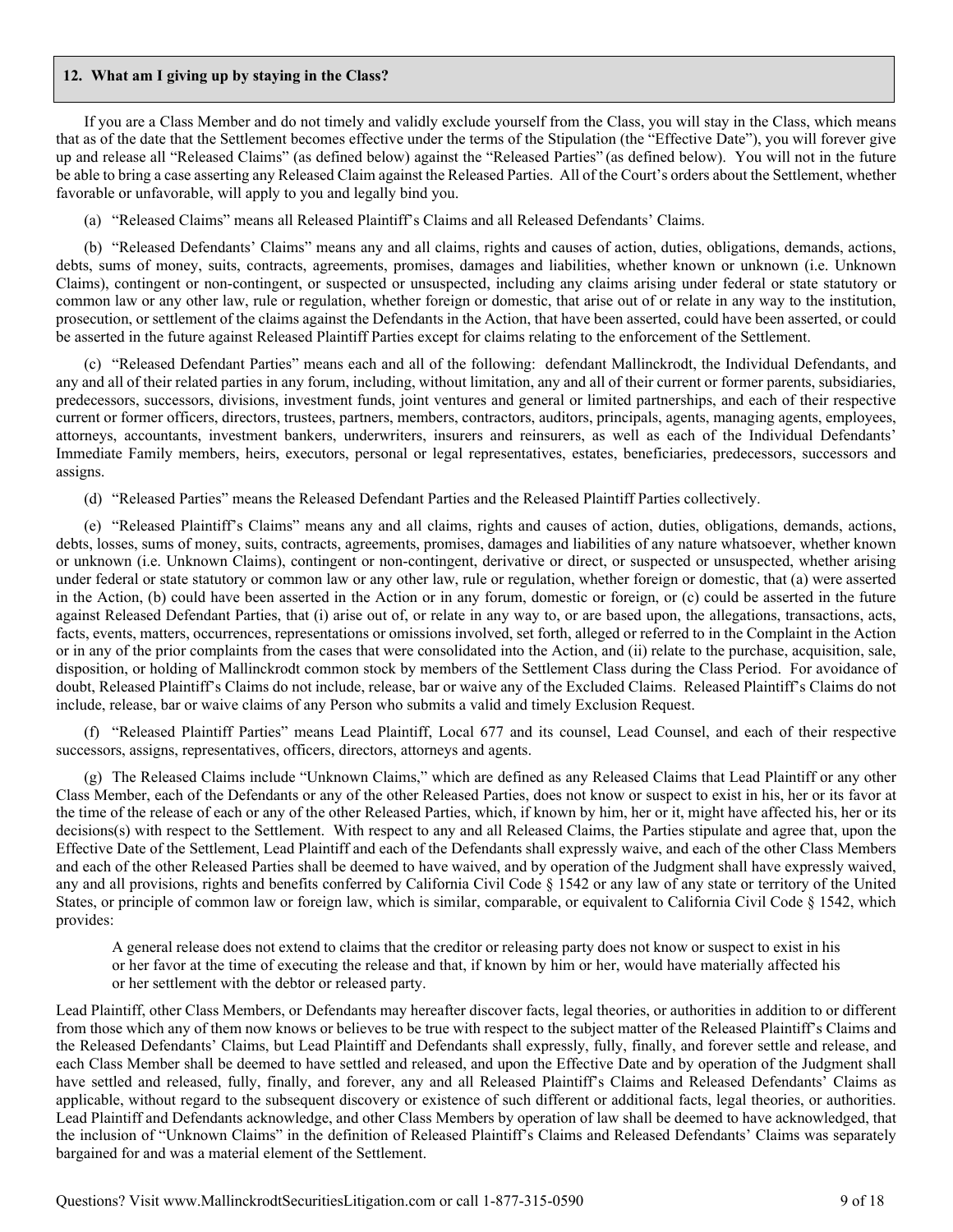# **EXCLUDING YOURSELF FROM THE SETTLEMENT**

If you want to keep any right you may have to sue or continue to sue the Released Defendant Parties on your own about the Released Plaintiff's Claims, then you must take steps to exclude yourself from the Class. Excluding yourself is known as "opting out" of the Class. The Defendants may withdraw from and terminate the Settlement if potential Class Members who purchased in excess of a certain amount of Mallinckrodt common stock opt out from the Class.

If you timely and properly request exclusion from the Class, you will retain any rights you have to sue the Defendants yourself with respect to the Released Plaintiff's Claims to the extent those claims are viable under the limitations periods applicable to claims under the Exchange Act. You should note that if you exclude yourself from the Class, certain claims you may have against Defendants relating to your purchases or acquisitions of Mallinckrodt common stock during the Class Period may have expired under the applicable statute of limitations and/or 5-year statute of repose under the Exchange Act (5 years from the date of each alleged false statement). You should further note that due to the filing of bankruptcy proceedings by Mallinckrodt, you may be precluded from asserting claims against the Company and any claims that you may assert against the Individual Defendants may be subjected to a stay of proceedings. Before you decide to request exclusion from the Class, you are urged to consult your counsel, at your own expense, to fully evaluate your rights and the consequences of excluding yourself from the Class.

# **13. How do I "opt out" (exclude myself) from the proposed Settlement?**

To "opt out" (exclude yourself) from the Class, you must mail a signed letter by First-Class Mail stating that you "request exclusion from the Class in *Shenk, et al. v. Mallinckrodt plc, et al.*, Case No. 17 Civ. 00145 (D.D.C)." Your letter *must* state the date(s), price(s) and number of shares of all your purchases, acquisitions and sales of Mallinckrodt common stock during the Class Period, and your holdings of such securities as of the close of business on November 6, 2017. This information is needed to determine whether you are a Class Member. In addition, you must include your name, address, telephone number, and your signature. You must submit your request for exclusion addressed to *Mallinckrodt PLC Securities Litigation,* Claims Administrator, EXCLUSIONS, c/o A.B. Data, Ltd., P.O. Box 173001, Milwaukee WI 53217. The request for exclusion must be **received on or before June 28, 2022**. **You cannot exclude yourself or opt out by telephone or by email.** Your request for exclusion must comply with these requirements in order to be valid. If you are excluded, you will not be eligible to receive any payment from the Settlement proceeds and you cannot object to the Settlement, the proposed Plan of Allocation or the application for attorneys' fees and reimbursement of expenses.

## **14. If I do not exclude myself, can I sue the Defendants and the other Released Defendant Parties for the same thing later?**

No. Unless you exclude yourself, you give up any rights you may have to sue the Defendants and the other Released Defendant Parties for all Released Claims. If you have a pending lawsuit against any of the Defendants for claims that would be released through approval of the Settlement in this Action, speak to your lawyer in that case **immediately**. You must exclude yourself from *this* Class to continue your own lawsuit. Remember, the exclusion deadline is **June 28, 2022**.

# **15. If I exclude myself, can I get money from the proposed Settlement?**

No. If you exclude yourself, do not send in a Proof of Claim and Release Form to ask for any money, as any such Proof of Claim and Release Form will be rejected.

# **THE LAWYERS REPRESENTING YOU**

### **16. Do I have a lawyer in this case?**

The law firm of Barrack Rodos & Bacine was appointed to represent all Class Members. This firm is called Lead Counsel. You will not be separately charged for the services of these lawyers. The Court will determine the amount of Lead Counsel's fees and expenses. Any fees and expenses awarded by the Court will be paid from the Settlement Fund. If you want to be represented by your own lawyer, you may hire one at your own expense.

### **17. How will the lawyers be paid?**

Lead Counsel have not received any payment for their services in pursuing the claims against the Defendants on behalf of the Class since the Action was commenced in 2017, nor have they been reimbursed to this point for any of their litigation expenses. At the Settlement Hearing described below, or at such other time as the Court may order, Lead Counsel will ask the Court to award them, from the Settlement Fund, attorneys' fees of no more than 20% of the Settlement Fund, plus interest from the date of funding at the same rate as earned by the Settlement Fund, and to reimburse them for their litigation expenses, such as the cost of experts, that they have incurred in pursuing the Action. The request for reimbursement of expenses will not exceed \$500,000, plus interest on the expenses from the date of funding at the same rate earned by the Settlement Fund. Lead Counsel's overall request for reimbursement of litigation expenses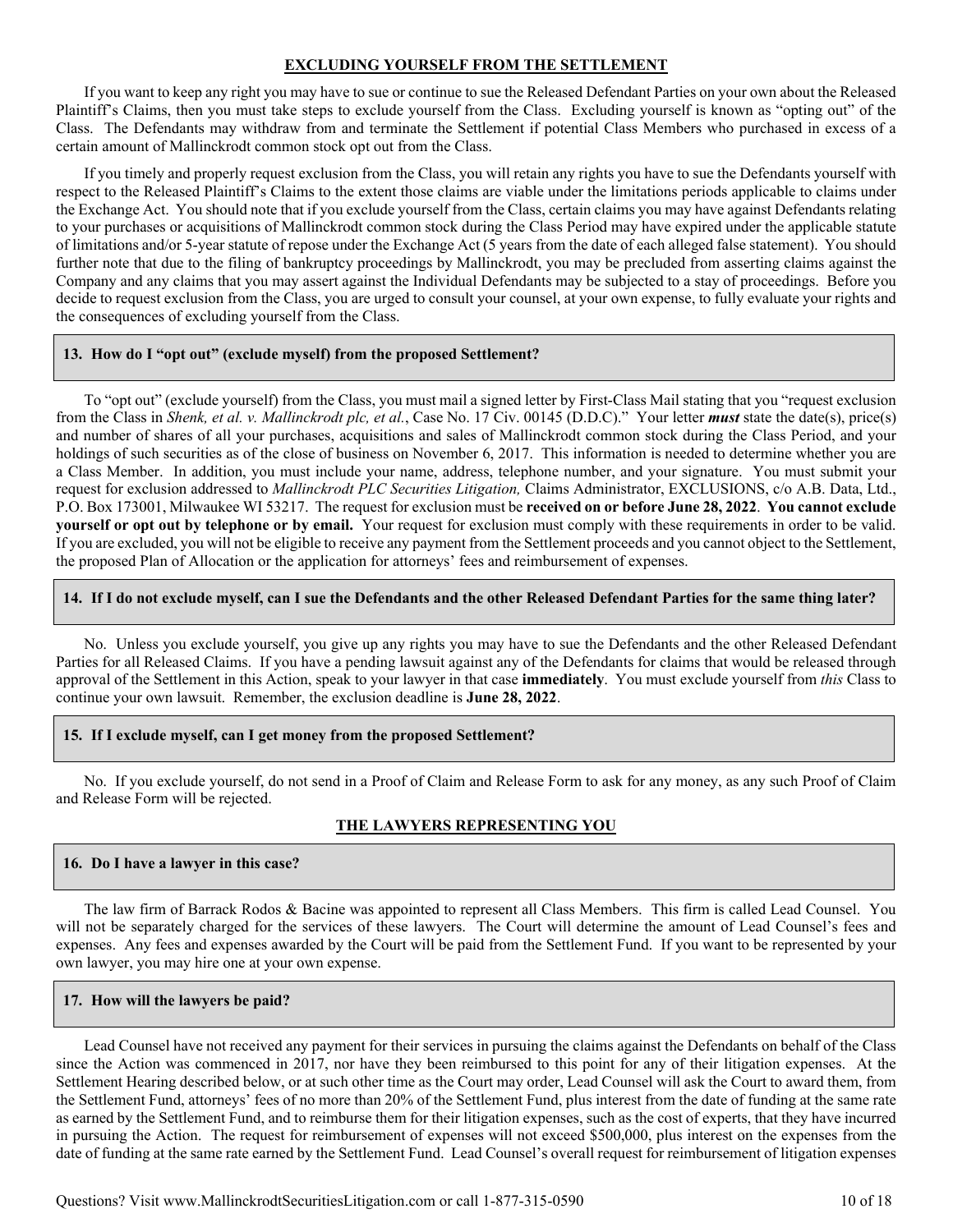will include a request for an award to Lead Plaintiff for reimbursement of its reasonable costs and expenses (including lost wages) directly related to its representation of the Class, pursuant to the PSLRA.

An award of attorneys' fees and/or litigation expenses is not a necessary term of the Stipulation and is not a condition of the Settlement described herein. The fairness and reasonableness of the Settlement will be determined without regard to the payment of attorneys' fees and litigation expenses, and no objection, motion, or appeal with respect to such fees or expenses shall affect the finality of any judgment approving the Settlement or any release related thereto. Any order or proceeding relating to Lead Counsel's application for an award of fees or for reimbursement of expenses shall not operate to terminate the Settlement or affect the finality or binding nature of the Settlement or entry of a final judgment. Lead Counsel's fee and expense application shall be treated by the Court separately from the fairness, reasonableness, and adequacy of the Stipulation of Settlement and the associated Settlement. Any disapproval or modification of the application for an award of attorneys' fees and/or litigation expenses by the Court shall not affect the enforceability of the Stipulation, provide any of the Parties with the right to cancel or terminate the Settlement, or impose an obligation on the Defendants to increase the consideration paid in connection with the Settlement. The Settlement Fund will be the sole source of payment for any award of attorneys' fees and expenses.

# **OBJECTING TO THE SETTLEMENT**

### **18. How do I tell the Court that I do not like something about the proposed Settlement?**

If you are a Class Member and do not exclude yourself ("opt out") in accordance with Section 13 above, you can object to (a) any part of the Settlement, (b) the proposed Judgment, (c) the proposed Plan of Allocation, and/or (d) Lead Counsel's request for an award of attorneys' fees and reimbursement of litigation expenses, including any request for reimbursement of costs and expenses for Lead Plaintiff.

To object, you must send a signed letter to the Court stating that you object to the proposed Settlement in the case known as: *Shenk, et al. v. Mallinckrodt plc, et al.*, Case No. 17 Civ. 00145 (D.D.C.). The written and signed objection must include (a) the name, address and telephone number of the person or entity making the objection; (b) a statement of the objection or objections, and the specific reasons for each objection, including any legal and evidentiary support the Class Member wishes to bring to the Court's attention; (c) documents sufficient to prove membership in the Class, including the amount of Mallinckrodt common stock that the objecting Class Member purchased or otherwise acquired during the Class Period, as well as any sales of such securities during the Class Period, along with the dates and prices of each such purchase and sale; and (d) the identity of any witness the Class Member may call to testify and copies of any exhibits the Class Member may introduce at the Settlement Hearing. This information is needed to demonstrate your membership in the Class. Your letter must also state the reasons why you object to (a) the Settlement, (b) the proposed Judgment, (c) the proposed Plan of Allocation, and/or (d) Lead Counsel's request for an award of attorneys' fees and reimbursement of litigation expenses, including any request for reimbursement of costs and expenses for Lead Plaintiff, and any legal support for your objection and copies of any papers, briefs, or other documents upon which any objection is based.

Unless otherwise ordered by the Court, any Class Member who does not object in the manner described in this Notice will be deemed to have waived any objection and will not be able to appear separately at the Settlement Hearing or to make any objection to (a) the Settlement, (b) the proposed Judgment, (c) the proposed Plan of Allocation, and/or (d) Lead Counsel's request for an award of attorneys' fees and reimbursement of litigation expenses, including any request for reimbursement of costs and expenses for Lead Plaintiff. If you elect to "opt out," you will not be entitled to share in the Settlement proceeds and will not have a right to make an objection to the Settlement, proposed Plan of Allocation and/or the application for attorneys' fees and reimbursement of expenses.

Any objection must be filed with the United States District Court for the District of Columbia by hand or by mail such that it is **received on or before June 28, 2022,** at the address set forth below. You must also mail or deliver the papers to Lead Counsel and Defendants' counsel at the (i) addresses and (ii) email addresses set forth below so that the papers are **received on or before June 28, 2022**.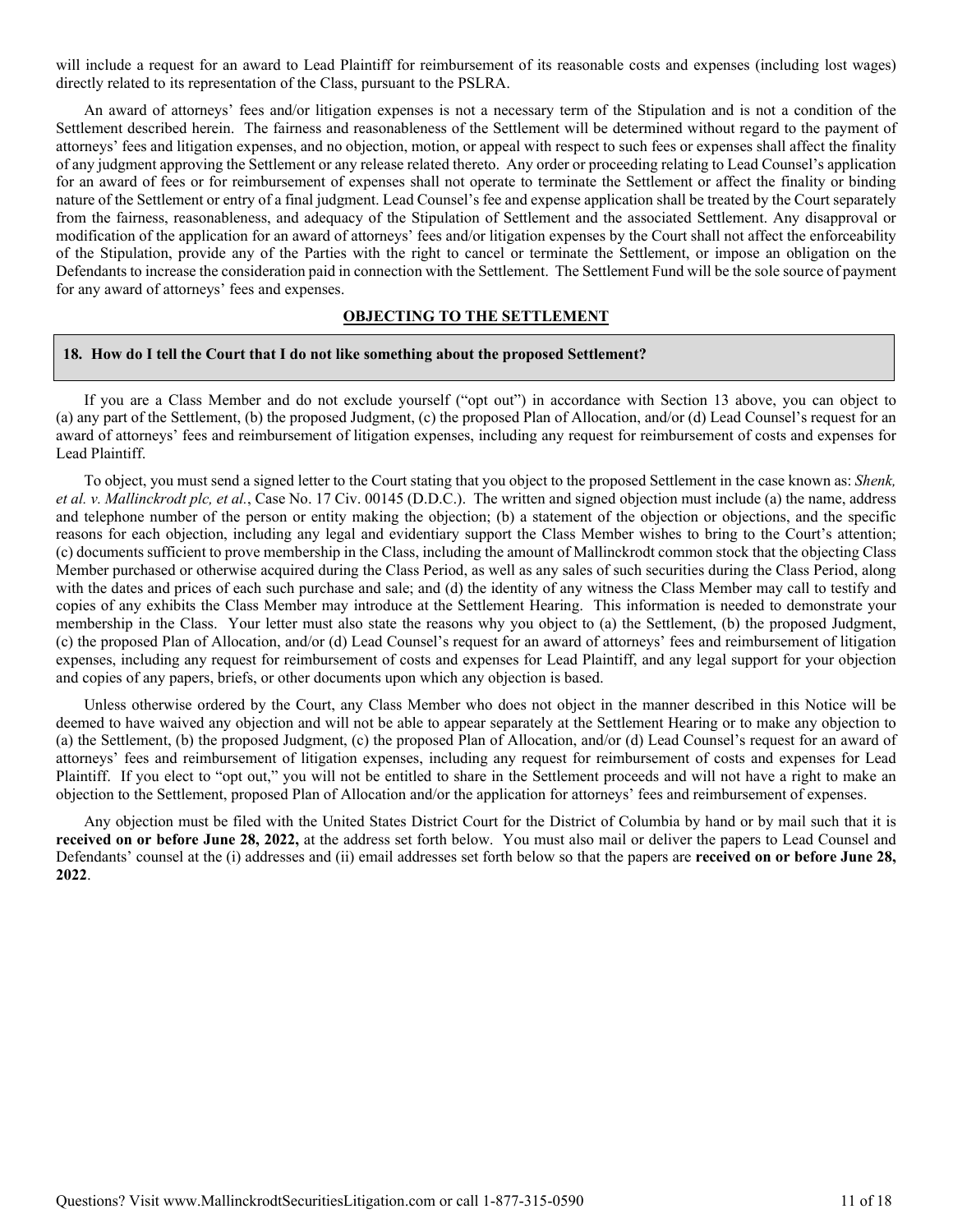### **COURT:**

CLERK OF THE COURT United States District Court for the District of Columbia 333 Constitution Avenue N.W. Room 1225 Washington D.C. 20001

# **DESIGNATED COUNSEL FOR MALLINCKRODT:**

WACHTELL, LIPTON, ROSEN & KATZ Rachelle Silverberg S. Christopher Szczerban 51 West 52nd Street New York, New York 10019 RSilverberg@wlrk.com SCSzczerban@wlrk.com

## **LEAD COUNSEL:**

BARRACK, RODOS & BACINE Jeffrey W. Golan Jeffrey B. Gittleman 3300 Two Commerce Square 2001 Market Street Philadelphia, PA 19103 JGolan@barrack.com JGittleman@barrack.com

#### **DESIGNATED COUNSEL FOR INDIVIDUAL DEFENDANTS:**

PAUL, WEISS, RIFKIND, WHARTON & GARRISON LLP Daniel J. Kramer David Brown William A. Clareman 1285 Avenue of the Americas New York, New York 10019 DKramer@paulweiss.com DBrown@paulweiss.com WClareman@paulweiss.com

## **19. What is the difference between objecting and requesting exclusion?**

Objecting is simply telling the Court that you do not like something about the proposed Settlement. You can still recover from the Settlement if it is approved. You can object only if you stay in the Class. Excluding yourself is telling the Court that you do not want to be part of the Class and do not want to receive anything in the Settlement. If you exclude yourself, you have no right to object because the Settlement no longer affects you and you are no longer a member of the Class.

# **THE COURT'S SETTLEMENT HEARING**

# **20. When and where will the Court decide whether to approve the proposed Settlement?**

The Court will hold a Settlement Hearing at 10 a.m. on July 28, 2022, in the United States District Court for the District of Columbia, 333 Constitution Avenue, Courtroom 14, Washington D.C. 20001, or as may be undertaken via a remote proceeding such as Zoom or by telephone for the following purposes: (a) to determine whether the proposed Settlement, on the terms and conditions provided for in the Stipulation, is fair, reasonable and adequate, and should be approved by the Court; (b) to determine whether a Judgment substantially in the form attached as Exhibit 5 to the Preliminary Approval Order should be entered dismissing the Action and all claims asserted against the Defendants therein, with prejudice, and releasing all Released Claims as against the Released Parties (as defined in the Stipulation); (c) to determine whether the proposed Plan of Allocation for the proceeds of the Settlement is fair and reasonable and should be approved; (d) to determine whether the motion by Lead Counsel for an award of attorneys' fees and reimbursement of Litigation Expenses should be approved; and (e) to consider any other matters that may properly be brought before the Court in connection with the Settlement. The Court will take into consideration any written objections filed in accordance with the instructions set out above in the answer to Question 18. We do not know how long it will take the Court to make these decisions.

You should also be aware that the Court may change the date and time of the Settlement Hearing without another notice being sent to Class Members. If you want to attend the hearing in person or otherwise, you should check with Lead Counsel [or the website www.MallinckrodtSecuritiesLitigation.com] beforehand to be sure that the date and/or time has not changed.

### **21. Do I have to attend the hearing?**

No. Lead Counsel will answer any questions the Court may have. But, you are welcome to attend at your own expense. If you validly submit an objection, it will be considered by the Court. You may have your own lawyer attend (at your own expense), but it is not required. If you do hire your own lawyer, he or she must file and serve a Notice of Appearance in the manner described in the answer to Question 22 below **no later than June 28, 2022**.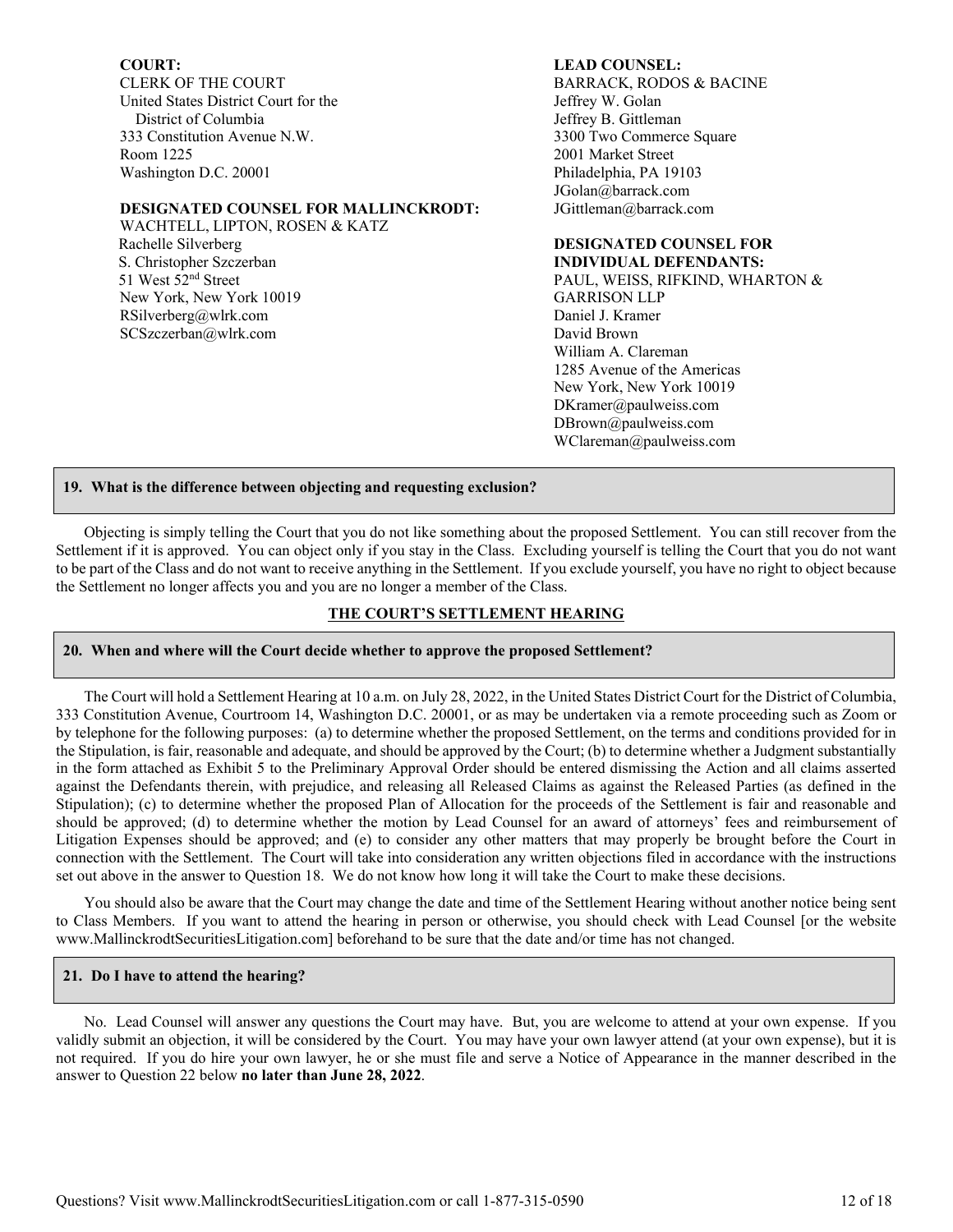## **22. May I speak at the hearing and submit additional evidence?**

You may ask the Court for permission to speak at the Settlement Hearing whether you object to the Settlement or not. To do so, you must file and serve a statement with the Court (in the same manner as stated in Question 18 above) such that it is received no later than thirty (30) calendar days prior to the Settlement Hearing, or as the Court may otherwise direct that presents your "notice of intention to appear in *Shenk, et al. v. Mallinckrodt plc, et al.*, Case No. 17 Civ. 00145 (D.D.C.)." You cannot speak at the hearing if you excluded yourself from the Class or if you have not provided written notice of your intention to speak at the Settlement Hearing according to the procedures described above and in the answer to Question 18.

# **IF YOU DO NOTHING**

## **23. What happens if I do nothing at all?**

If you do nothing and you are a member of the Settlement Class, you will get no money from this Settlement and you will not be able to start a lawsuit, continue with a lawsuit, or be part of any other lawsuit against the Defendants and the Released Defendant Parties about the Released Claims in this case. To be eligible to share in the Net Settlement Fund you must submit a Proof of Claim and Release Form (*see* Question 10). To start, continue or be a part of any *other* lawsuit against the Defendants and the other Released Defendant Parties about the Released Claims in this case you must exclude yourself from this Class (*see* Question 13).

# **GETTING MORE INFORMATION**

## **24. Are there more details about the proposed Settlement and the lawsuit?**

This Notice summarizes the proposed Settlement. More details are in the Stipulation, dated as of May 18, 2021, as amended July 22, 2021, and the Preliminary Approval Order and Exhibits thereto. You may review the Stipulation and the Preliminary Approval Order and Exhibits thereto filed with the Court and all documents filed in the Action during business hours at the Office of the Clerk of the United States District Court for the District of Columbia, United States Courthouse, 333 Constitution Avenue N.W., Washington D.C. 20001. Subscribers to PACER, a fee-based service, can also view the papers filed publicly in the Action through the Court's on-line Case Management/Electronic Case Files System at https://www.pacer.gov.

You also can call the Claims Administrator within the U.S. and Canada: 414-921-0496, or outside the U.S. and Canada call: 877-315-0590; call Lead Counsel Barrack Rodos & Bacine at (215) 963-0600; write to *Mallinckrodt PLC Securities Litigation*, Claims Administrator, c/o A.B. Data, Ltd., P.O. Box 170707, Milwaukee, WI 53217; or visit the websites www.MallinckrodtSecuritiesLitigation.com or www.barrack.com where you can download copies of this Notice and the Proof of Claim and Release Form. **Please do not call the Court, the Defendants or their counsel with questions about the Settlement.** 

# **PLAN OF ALLOCATION OF NET SETTLEMENT FUND**

### **25. How will my claim be calculated?**

### **I. GENERAL PROVISIONS**

The objective of the Plan of Allocation is to distribute the Settlement proceeds equitably among those Class Members who suffered economic losses as a proximate result of the alleged wrongdoing. The Plan of Allocation is not a formal damage analysis, and the calculations made in accordance with the Plan of Allocation are not intended to be estimates of, or indicative of, the amounts that Class Members might have been able to recover after a trial. Nor are the calculations in accordance with the Plan of Allocation intended to be estimates of the amounts that will be paid to Authorized Claimants under the Settlement. The computations under the Plan of Allocation are only a method to weigh, in a fair and equitable way, the claims of Authorized Claimants against one another for the purpose of making *pro rata* allocations of the Net Settlement Fund.

In developing the Plan of Allocation, Lead Plaintiff's damages expert, based on assumptions provided by Lead Counsel, calculated the estimated amount of artificial inflation in the per share closing prices of Mallinckrodt common stock that was allegedly proximately caused by Defendants' alleged false and misleading statements and material omissions. In calculating the estimated artificial inflation allegedly caused by Defendants' alleged misrepresentations and omissions, Lead Plaintiff's damages expert considered price changes in Mallinckrodt common stock in reaction to certain public announcements allegedly revealing the truth concerning Defendants' alleged misrepresentations and material omissions, adjusting for price changes that were attributable to market or industry forces. Lead Plaintiff's expert also consulted with Lead Counsel concerning the relatedness of the alleged curative disclosures to the claims asserted in the case, in particular the time period to which the separate claims pertain, which is also reflected in the estimated artificial inflation in Mallinckrodt common stock.

In order to have recoverable damages, a corrective disclosure of an alleged misrepresentation or omission must be the cause of the decline in the price of Mallinckrodt common stock. In this Action, the Court dismissed all claims Lead Plaintiff alleged based on alleged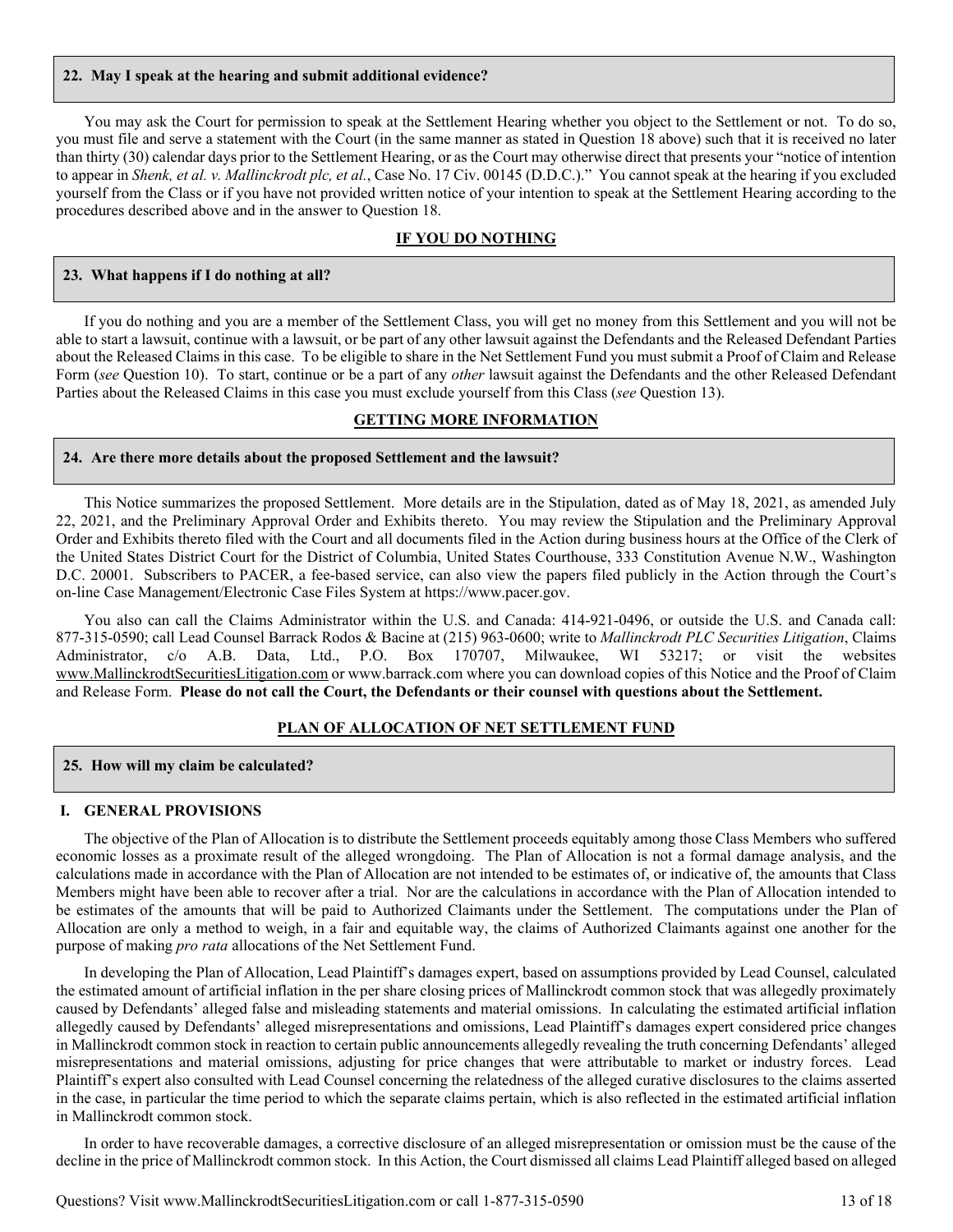misstatements concerning Acthar's competitive position and business plans, all claims based on alleged misstatements before October 6, 2015, and one claim based on an alleged misrepresentation made on May 19, 2017. The Court sustained the claims alleging that Defendants violated the federal securities law by: (1) on October 6, 2015, misrepresenting the portion of Acthar sales attributable to Medicare and Medicaid; (2) in a Form 10-K filed on November 29, 2016, making false statements relating to a Federal Trade Commission investigation; and (3) from January 19, 2017 through August 8, 2017, making a series of false and misleading statements concerning Acthar sales and prospects, including financial and Acthar-related guidance to the market. The impact of this decision by this Court was to limit the time period of Lead Plaintiff's claims to a period from October 6, 2015 through November 6, 2017, inclusive (the Class Period).

Given this, the remaining claims allege that Defendants made false statements and omitted material facts regarding three separate areas, which had the effect of artificially inflating the prices of Mallinckrodt common stock over three distinct time periods. For the first claim, Lead Plaintiff alleged Mallinckrodt's common stock price was inflated beginning on October 6, 2015 and that corrective disclosures removed this artificial inflation from the price of Mallinckrodt common stock on November 16-17, 2016. For the second claim, Lead Plaintiff alleged Mallinckrodt's common stock price was inflated beginning on November 29, 2016 and that corrective disclosures removed this artificial inflation from the price of Mallinckrodt common stock on January 18, 2017. For the third claim, Lead Plaintiff alleged Mallinckrodt's common stock price was inflated beginning on January 19, 2017 and that corrective disclosures removed this artificial inflation from the price of Mallinckrodt common stock on November 7, 2017. In order to have a "Recognized Loss Amount" under the Plan of Allocation, the shares of Mallinckrodt common stock must have been purchased during one of these three periods during the Class Period and held through the claim's respective corrective disclosure dates.**<sup>2</sup>**

# **II. CALCULATION OF RECOGNIZED LOSS AMOUNTS**

Based on the formula stated below, a "Recognized Loss Amount" will be calculated for each purchase of Mallinckrodt common stock during the Class Period that is listed on the Proof of Claim and Release Form and for which adequate documentation is provided. If a Recognized Loss Amount calculates to a negative number or zero under the formula below, that Recognized Loss Amount will be zero.

- 1. For each share of Mallinckrodt common stock purchased during the period from October 6, 2015 through and including the close of trading on November 15, 2016 and:
	- a. Sold prior to the close of trading on November 15, 2016, the Recognized Loss Amount will be \$0.00;
	- b. Sold on November 16, 2016, the Recognized Loss Amount will be *the lesser of*: (i) \$7.18; or (ii) the purchase price minus the sale price;
	- c. Sold during the period from November 17, 2016 through and including the close of trading on November 6, 2017, the Recognized Loss Amount will be *the lesser of*: (i) \$11.93; or (ii) the purchase price minus the sale price;
	- d. Sold during the period from November 7, 2017 through and including the close of trading on February 2, 2018, the Recognized Loss Amount will be *the lesser of*: (i) \$11.93; or (ii) the purchase price minus the sale price; or (iii) the purchase price minus the average closing price between November 7, 2017 and the date of sale stated in Table A at the end of this Notice; and
	- e. Held as of the close of trading on February 2, 2018 , the Recognized Loss Amount will be *the lesser of*: (i) \$11.93; or (ii) the purchase price minus \$21.99, the average closing price for Mallinckrodt common stock between November 7, 2017 and February 2, 2018 (the last entry on Table A).**<sup>3</sup>**
- 2. For each share of Mallinckrodt common stock purchased on November 16, 2016 and:
	- a. Sold prior to the close of trading on November 16, 2016, the Recognized Loss Amount will be \$0.00;
	- b. Sold during the period from November 17, 2016 through and including the close of trading on November 6, 2017, the Recognized Loss Amount will be *the lesser of*: (i) \$4.75; or (ii) the purchase price minus the sale price;
	- c. Sold during the period from November 7, 2017 through and including the close of trading on February 2, 2018, the Recognized Loss Amount will be *the lesser of*: (i) \$4.75; or (ii) the purchase price minus the sale price; or (iii) the purchase price minus the average closing price between November 7, 2017 and the date of sale stated in Table A at the end of this Notice; and

**<sup>2</sup>** Thus, shares purchased between November 17, 2016 and November 28, 2016 or on January 18, 2017 will have a Recognized Loss Amount of \$0.00.

<sup>&</sup>lt;sup>3</sup> Under Section  $21(D)(e)(1)$  of the Exchange Act, "in any private action arising under this Act in which the plaintiff seeks to establish damages by reference to the market price of a security, the award of damages to the plaintiff shall not exceed the difference between the purchase or sale price paid or received, as appropriate, by the plaintiff for the subject security and the mean trading price of that security during the 90-day period beginning on the date on which the information correcting the misstatement or omission that is the basis for the action is disseminated to the market." Consistent with the requirements of the statute, Recognized Loss Amounts are reduced to an appropriate extent by taking into account the closing prices of Mallinckrodt common stock during the 90-day look-back period. The mean (average) closing price Mallinckrodt common stock during this 90-day look-back period was \$21.99.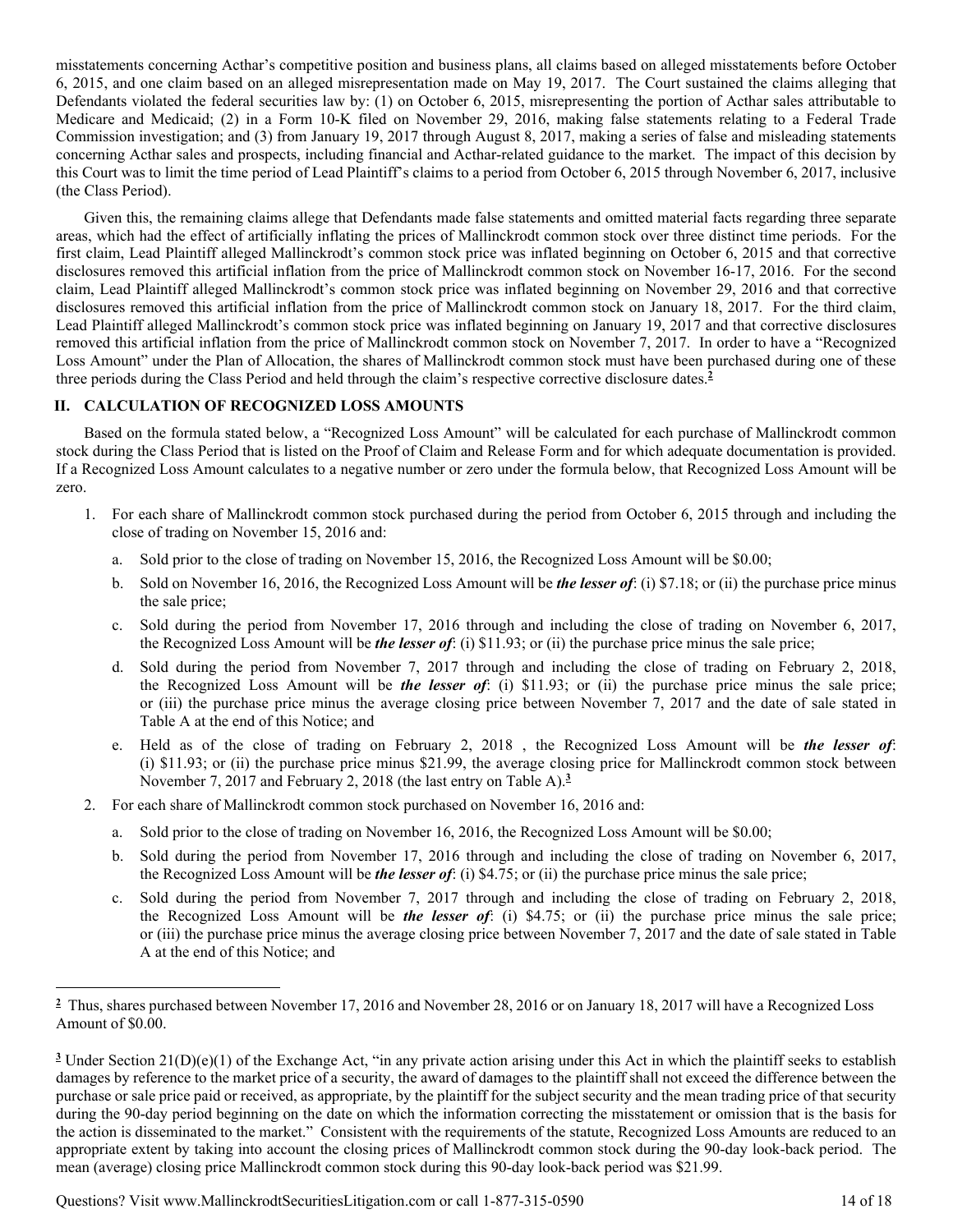- d. Held as of the close of trading on February 2, 2018, the Recognized Loss Amount will be *the lesser of*: (i) \$4.75; or (ii) the purchase price minus \$21.99, the average closing price for Mallinckrodt common stock between November 7, 2017 and February 2, 2018 (the last entry on Table A).
- 3. For each share of Mallinckrodt common stock purchased during the period from November 29, 2016 through and including the close of trading on January 17, 2017 and:
	- a. Sold prior to the close of trading on January 17, 2017, the Recognized Loss Amount will be \$0.00;
	- b. Sold during the period from January 18, 2017 through and including the close of trading on November 6, 2017, the Recognized Loss Amount will be *the lesser of*: (i) \$3.48; or (ii) the purchase price minus the sale price;
	- c. Sold during the period from November 7, 2017 through and including the close of trading on February 2, 2018, the Recognized Loss Amount will be *the lesser of*: (i) \$3.48; or (ii) the purchase price minus the sale price; or (iii) the purchase price minus the average closing price between November 7, 2017 and the date of sale stated in Table A at the end of this Notice; and
	- d. Held as of the close of trading on February 2, 2018, the Recognized Loss Amount will be *the lesser of*: (i) \$3.48; or (ii) the purchase price minus \$21.99, the average closing price for Mallinckrodt common stock between November 7, 2017 and February 2, 2018 (the last entry on Table A).
- 4. For each share of Mallinckrodt common stock purchased during the period from January 19, 2017 through and including the close of trading on November 6, 2017 and:
	- a. Sold prior to the close of trading on November 6, 2017, the Recognized Loss Amount will be \$0.00;
	- b. Sold during the period from November 7, 2017 through and including the close of trading on February 2, 2018, the Recognized Loss Amount will be *the lesser of*: (i) \$10.52; or (ii) the purchase price minus the sale price; or (iii) the purchase price minus the average closing price between November 7, 2017 and the date of sale stated in Table A at the end of this Notice; and
	- c. Held as of the close of trading on February 2, 2018, the Recognized Loss Amount will be *the lesser of*: (i) \$10.52; or (ii) the purchase price minus \$21.99, the average closing price for Mallinckrodt common stock between November 7, 2017 and February 2, 2018 (the last entry on Table A).

### **III. ADDITIONAL PROVISIONS**

The Net Settlement Fund will be allocated among all Authorized Claimants whose Distribution Amount (defined below) is \$10.00 or greater.

If a Class Member has more than one purchase or sale of Mallinckrodt common stock, purchases and sales will be matched on a First In, First Out ("FIFO") basis. Class Period sales will be matched first against any holdings at the beginning of the Class Period, and then against purchases/acquisitions in chronological order, beginning with the earliest purchase/acquisition made during the Class Period.

A Claimant's "Recognized Claim" under the Plan of Allocation will be the sum of his, her, or its Recognized Loss Amounts.

The Net Settlement Fund will be distributed to Authorized Claimants on a *pro rata* basis based on the relative size of their Recognized Claims. Specifically, a "Distribution Amount" will be calculated for each Authorized Claimant, which will be the Authorized Claimant's Recognized Claim (calculated in accordance with the criteria below) divided by the total Recognized Claims of all Authorized Claimants, multiplied by the total amount in the Net Settlement Fund. If any Authorized Claimant's Distribution Amount calculates to less than \$10.00, it will not be included in the calculation and no distribution will be made to that Authorized Claimant.

Purchases, acquisitions and sales of Mallinckrodt common stock will be deemed to have occurred on the "contract" or "trade" date as opposed to the "settlement" or "payment" date. The receipt or grant by gift or inheritance of Mallinckrodt common stock during the Class Period will not be deemed a purchase, acquisition or sale of Mallinckrodt common stock for the calculation of an Authorized Claimant's Recognized Loss Amount, nor will the receipt or grant be deemed an assignment of any claim relating to the purchase of Mallinckrodt common stock unless (i) the donor or decedent purchased or otherwise acquired the shares during the Class Period; (ii) no Proof of Claim or Release Form was submitted by or on behalf of the donor, on behalf of the decedent, or by anyone else with respect to those shares; and (iii) it is specifically so provided in the instrument of gift or assignment.

The date of covering a "short sale" is deemed to be the date of purchase or acquisition of the Mallinckrodt common stock that closed the short position. The date of a "short sale" is deemed to be the date of sale of Mallinckrodt common stock that opened the short position. Under the Plan of Allocation, the Recognized Loss Amount on "short sales" is zero. In the event that a Claimant has an opening short position in Mallinckrodt common stock, his, her, or its earliest Class Period purchases or acquisitions of Mallinckrodt common stock will be matched against the opening short position, and not be entitled to a recovery, until that short position is fully covered.

Option contracts are not securities eligible to participate in the Settlement. With respect to shares of Mallinckrodt common stock purchased or sold through the exercise of an option, the purchase/sale date of the Mallinckrodt common stock is the exercise date of the option and the purchase/sale price of the Mallinckrodt common stock is the exercise price of the option.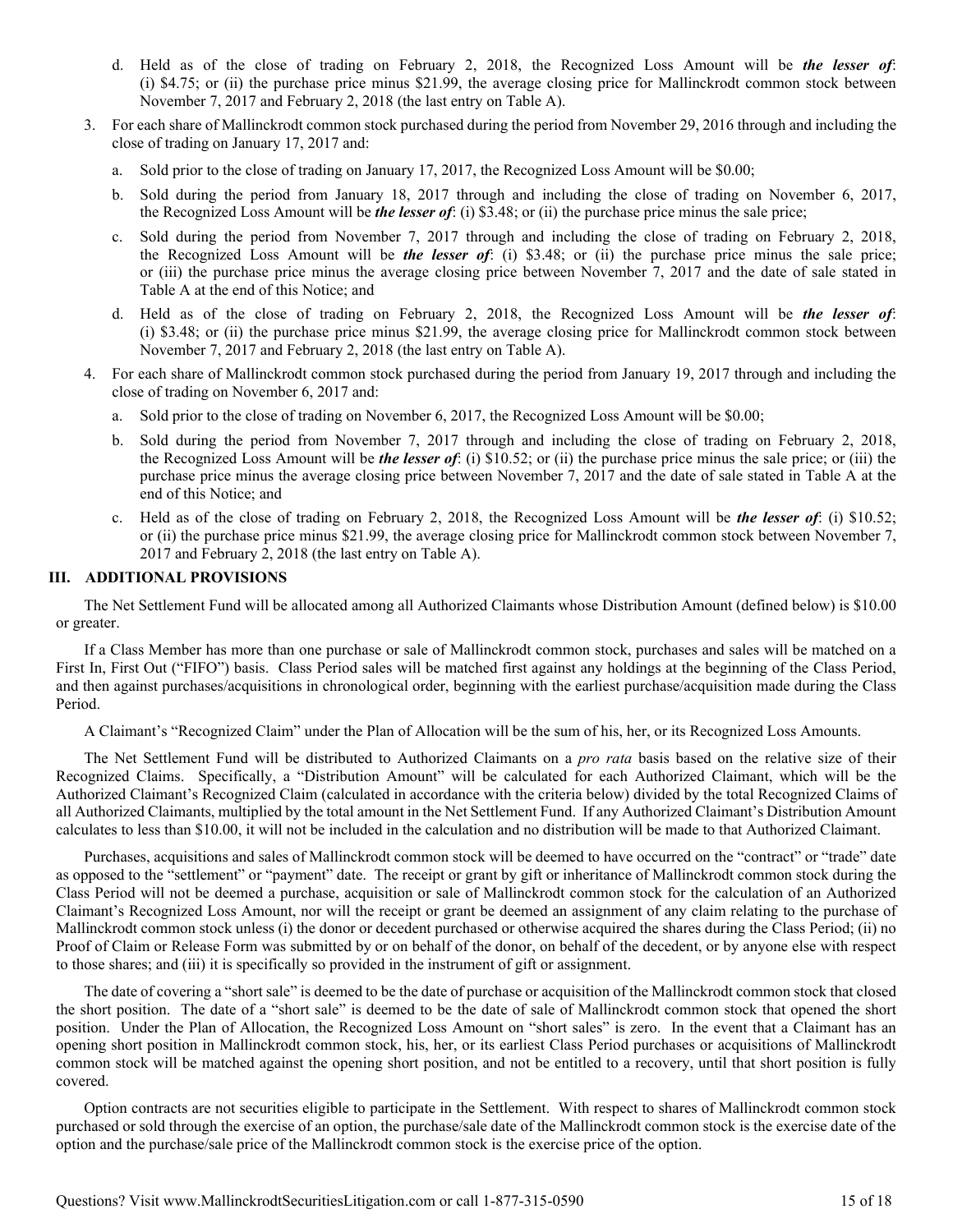If a Claimant had a market gain with respect to his, her, or its aggregate purchases of Mallinckrodt common stock during the Class Period, the value of the Claimant's Recognized Claim will be zero, and the Claimant will in any event be bound by the Settlement. If a Claimant suffered an overall market loss with respect to his, her, or its overall transactions in Mallinckrodt common stock during the Class Period but that market loss was less than the Claimant's total Recognized Claim calculated above, then the Claimant's Recognized Claim will be limited to the amount of the actual market loss.

For purposes of determining whether a Claimant had a market gain with respect to his, her, or its aggregate purchases of Mallinckrodt common stock during the Class Period or suffered a market loss, the Claims Administrator will determine the difference between (i) the Total Purchase Amount<sup>4</sup> and (ii) the sum of the Total Sales Proceeds<sup>5</sup> and Holding Value.<sup>6</sup> This difference will be deemed a Claimant's market gain or loss with respect to his, her, or its overall transactions in Mallinckrodt common stock during the Class Period.

After the initial distribution of the Net Settlement Fund, the Claims Administrator will make reasonable and diligent efforts to have Authorized Claimants cash their distribution checks. To the extent any monies remain in the fund nine (9) months after the initial distribution, if Lead Counsel, in consultation with the Claims Administrator, determine that it is cost-effective to do so, the Claims Administrator will conduct a re-distribution of the funds remaining after payment of any unpaid fees and expenses incurred in administering the Settlement, including for such re-distribution, to Authorized Claimants who have cashed their initial distributions and who would receive at least \$10.00 from such re-distribution. Additional re-distributions to Authorized Claimants who have cashed their prior checks and who would receive at least \$10.00 on such additional re-distributions may occur thereafter if Lead Counsel, in consultation with the Claims Administrator, determine that additional re-distributions, after the deduction of any additional fees and expenses incurred in administering the Settlement, including for such re-distributions, would be cost-effective. At such time as it is determined that the re-distribution of funds remaining in the Net Settlement Fund is not cost-effective, the remaining balance in the Net Settlement Fund shall be contributed to a non-sectarian, not-for-profit, non-political 501(c)(3) organization(s) dedicated to food, shelter, and/or humanitarian aid, to be recommended by Lead Plaintiff and approved by the Court.

Payment pursuant to the Plan of Allocation, or such other plan of allocation as may be approved by the Court, shall be conclusive against all Authorized Claimants. Defendants and Defendants' Counsel have no responsibility for, interest in, or liability whatsoever with respect to the Plan of Allocation. No person shall have any claim against Lead Plaintiff, Plaintiff's Counsel, Lead Plaintiff's damages expert, or the Claims Administrator or other agent designated by Lead Counsel arising from distributions made substantially in accordance with the Stipulation, the Plan of Allocation approved by the Court, or further orders of the Court. Lead Plaintiff, Defendants and their respective counsel, and all other Released Parties, shall have no responsibility or liability whatsoever for the investment or distribution of the Settlement Fund or the Net Settlement Fund; the Plan of Allocation; the determination, administration, calculation, or payment of any Claim Form or nonperformance of the Claims Administrator; the payment or withholding of Taxes; or any losses incurred in connection therewith.

The Plan of Allocation set forth herein is the plan that is being proposed to the Court for approval by Lead Plaintiff after consultation with Lead Counsel and Lead Plaintiff's damages expert. The Court may approve this plan as proposed or it may modify the Plan of Allocation without further notice to the Class. Any orders regarding any modification of the Plan of Allocation will be posted on the settlement website, www.MallinckrodtSecuritiesLitigation.com.

Each claimant is deemed to have submitted to the jurisdiction of the United States District Court for the District of Columbia with respect to his, her, or its claim.

# **SPECIAL NOTICE TO SECURITIES BROKERS AND OTHER NOMINEES**

### **26. What if I bought Mallinckrodt common stock on someone else's behalf?**

If you purchased or otherwise acquired Mallinckrodt common stock during the Class Period for the beneficial interest of a person or organization other than yourself, the Court has directed that, WITHIN TEN (10) CALENDAR DAYS OF YOUR RECEIPT OF THIS NOTICE, you must either: (a) provide to the Claims Administrator the name and last known address of each person or organization for whom or which you purchased or otherwise acquired securities during the Class Period (preferably in an MS Excel, .CSV, or .TXT

<sup>&</sup>lt;sup>4</sup> The "Total Purchase Amount" is the total amount the Claimant paid (excluding commissions and other charges) for Mallinckrodt common stock purchased or acquired during the Class Period.

<sup>&</sup>lt;sup>5</sup> The Claims Administrator will match any sales of Mallinckrodt common stock during the Class Period first against the Claimant's opening position (the proceeds of those sales will not be considered for purposes of calculating market gains or losses). The total amount received (excluding commissions and other charges) for the remaining sales of Mallinckrodt common stock sold during the Class Period will be the "Total Sales Proceeds".

<sup>&</sup>lt;sup>6</sup> The Claims Administrator will ascribe a value of \$20.11 per share for Mallinckrodt common stock purchased during the Class Period and still held as of the close of trading on November 6, 2017 (the "Holding Value"). The Holding Value is based on the closing price of Mallinckrodt common stock on November 7, 2017, the day after the last day of the Class Period.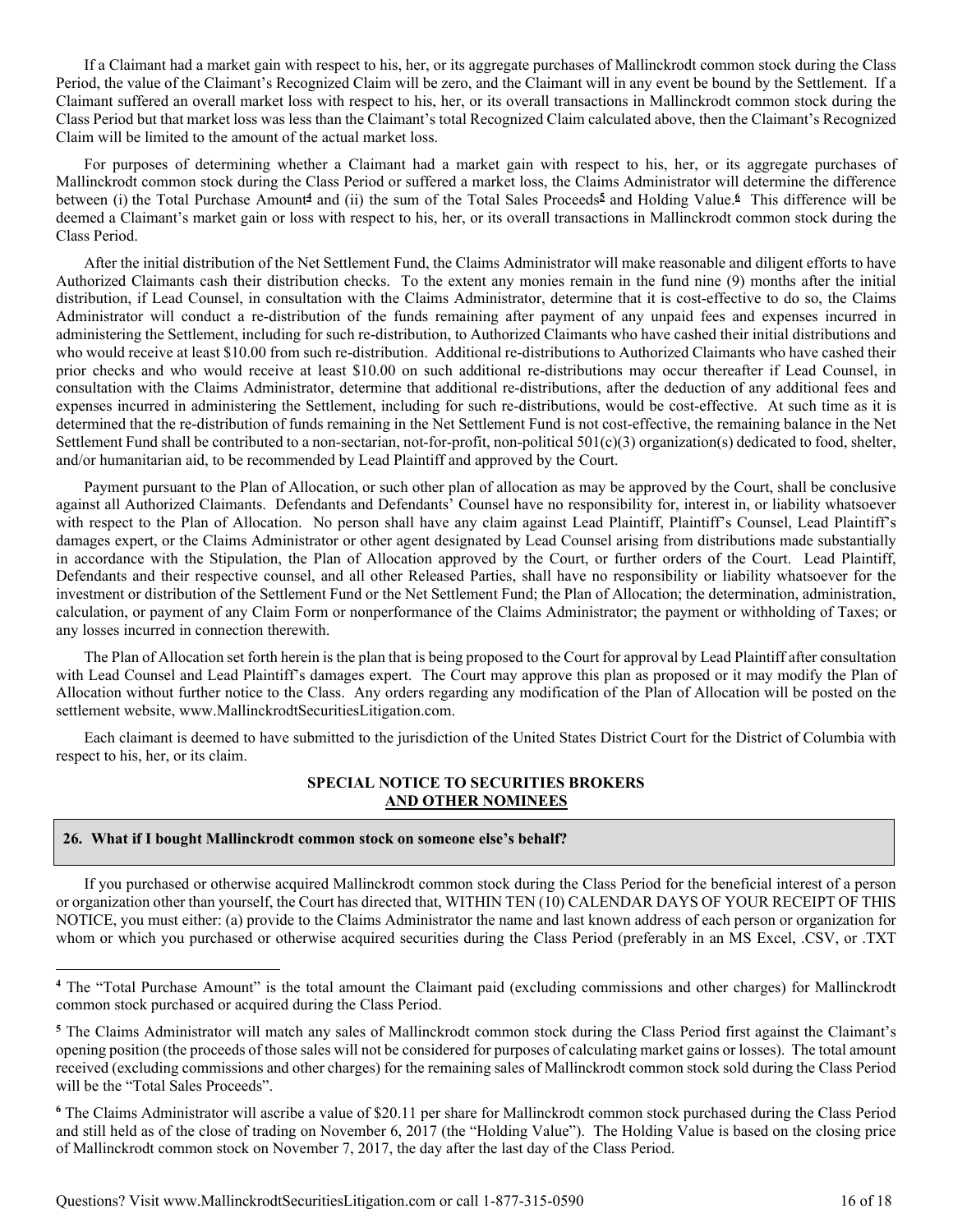format), setting forth (i) title/registration, (ii) street address, and (iii) city/state/zip; (b) provide computer-generated mailing labels; or (c) request additional copies of this Notice and the Proof of Claim and Release Form, which will be provided to you free of charge, and within ten (10) calendar days of receipt of such copies send them by First-Class Mail, postage prepaid, directly to the beneficial owners of Mallinckrodt common stock.

If you choose to follow alternative procedure (c), the Court has directed that, upon such mailing, you shall send a statement to the Claims Administrator confirming that the mailing was made as directed. You are entitled to reimbursement from the Settlement Fund of your reasonable expenses actually incurred in connection with the foregoing, including reimbursement of postage expenses and the cost of ascertaining the names and addresses of beneficial owners. Those expenses will be paid after request and submission of appropriate supporting documentation. All communications concerning the foregoing should be addressed to the Claims Administrator:

> *Mallinckrodt PLC Securities Litigation* Claims Administrator c/o A.B. Data, Ltd. P.O. Box 170707 Milwaukee, WI 53217 Phone within the U.S. and Canada: 414-921-0496; Phone outside the U.S. and Canada: 1-877-315-0590

info@MallinckrodtSecuritiesLitigation.com www.MallinckrodtSecuritiesLitigation.com

## **PLEASE DO NOT CONTACT THE COURT FOR INFORMATION OR QUESTIONS ABOUT THE TERMS OF THE SETTLEMENT. INSTEAD, PLEASE DIRECT ALL QUESTIONS TO LEAD COUNSEL AND/OR THE CLAIMS ADMINISTRATOR AS DIRECTED ABOVE UNDER QUESTION 24.**

Dated: April 7, 2022

BY ORDER OF THE COURT UNITED STATES DISTRICT COURT FOR THE DISTRICT OF COLUMBIA